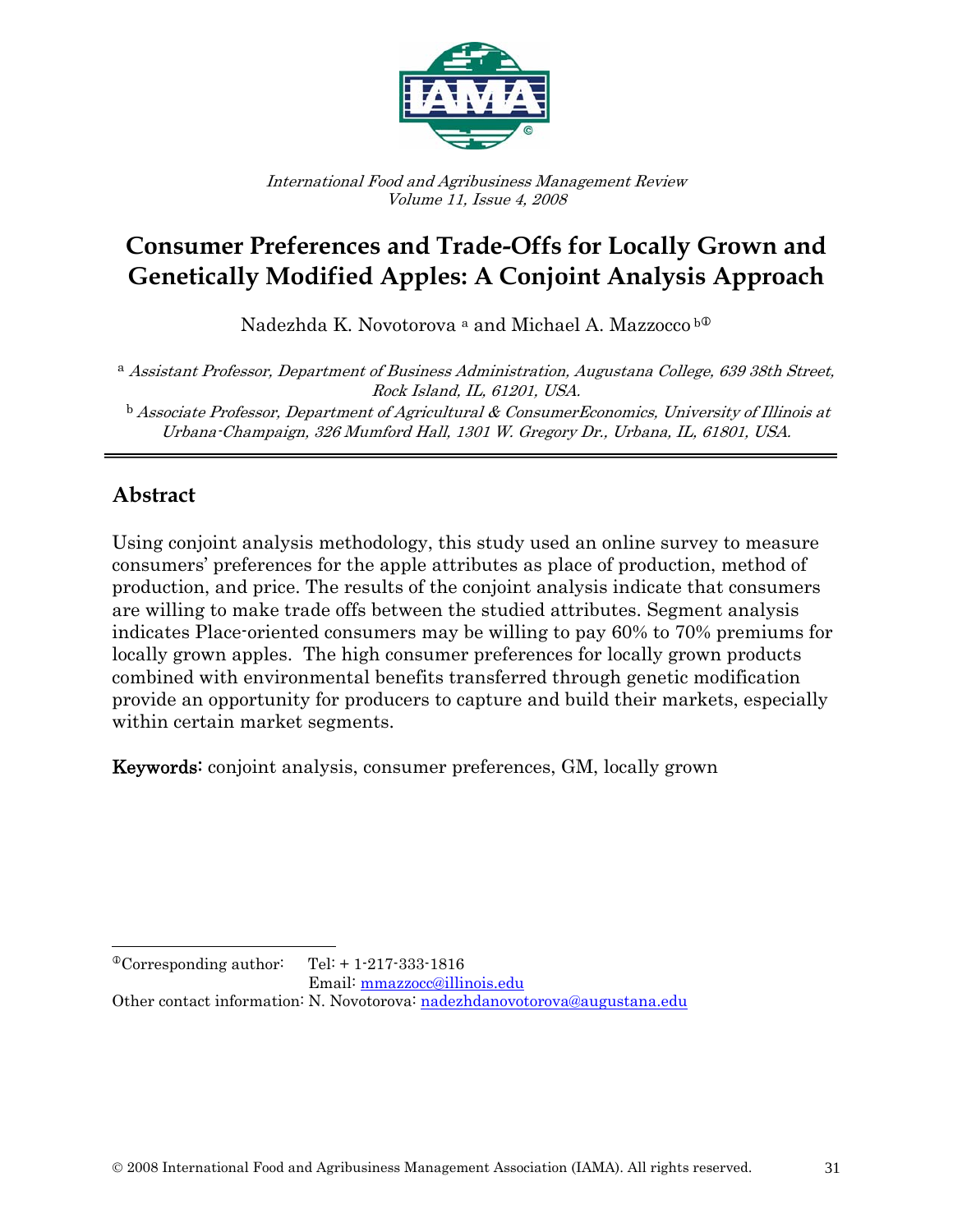### **Introduction**

Midwestern U.S. fruit production is increasingly characterized by two contrasting dimensions. There is growing interest in locally grown food, suggesting growing demand. However, climate conditions in the Midwestern U.S. often favor the support of pests and diseases (such as apple scab), which thrive on fruit, requiring costly and intensive management and chemical applications to combat these challenges. Recently the successful use of biotechnology has resulted in the development of new disease-resistant commercial apple varieties by isolating and cloning the apple scab-resistance genes and transferring them into commercially grown apples. Thus, the increasing production of apples with less pesticide application (up to 60% less) using apple-to-apple gene technology is a feasible approach for the Midwestern apple sector. However, growers need to understand consumer perception of GM apples that provide for both reduced pesticide application and local production.

The main objective of this study is to investigate consumer preferences for scabresistant genetically modified (GM) apples that are locally grown and the trade-offs among these attributes. A secondary objective is to develop consumer segments reflecting these preferences. Market participants will then be better positioned to make decisions regarding technology adoption, market segmentation, and product positioning.

Previous studies have indicated that GM food products are more acceptable if they are produced with reduced use of pesticides (Richardson-Harman et al., 1998; Kaye-Blake et al., 2005; Laureiro and Bugbee, 2005). On the other hand, results of many consumer surveys indicate that consumers are willing to pay a premium for locally grown products (Brown, 2003; Schneider and Francis, 2005). This begs the question as to whether these two findings hold there if the two attributes, environmental benefit through genetic modification and local production, are combined. That is, if GM products are produced locally, would it increase the level of consumer acceptance of such products? As far as we know, none of the previous studies have investigated the benefits of genetic modification with respect to local production. This study is the first attempt to investigate consumers' preferences for a combination of two product attributes–place and method of production. The results will elucidate whether consumers make distinctions between locally grown and nonlocally grown products, and conventionally produced versus genetically modified products with environmental benefits such as reduced use of pesticides. By stressing specific local product characteristics, small farms and orchards may find significant growth opportunities that are available through product differentiation. For the Midwestern apple sector as well as for other small and midsize farmers, it would be valuable to have a better understanding of consumer preferences and behavior toward locally grown agricultural products. The results would provide producers information that would aid in production and marketing decisions.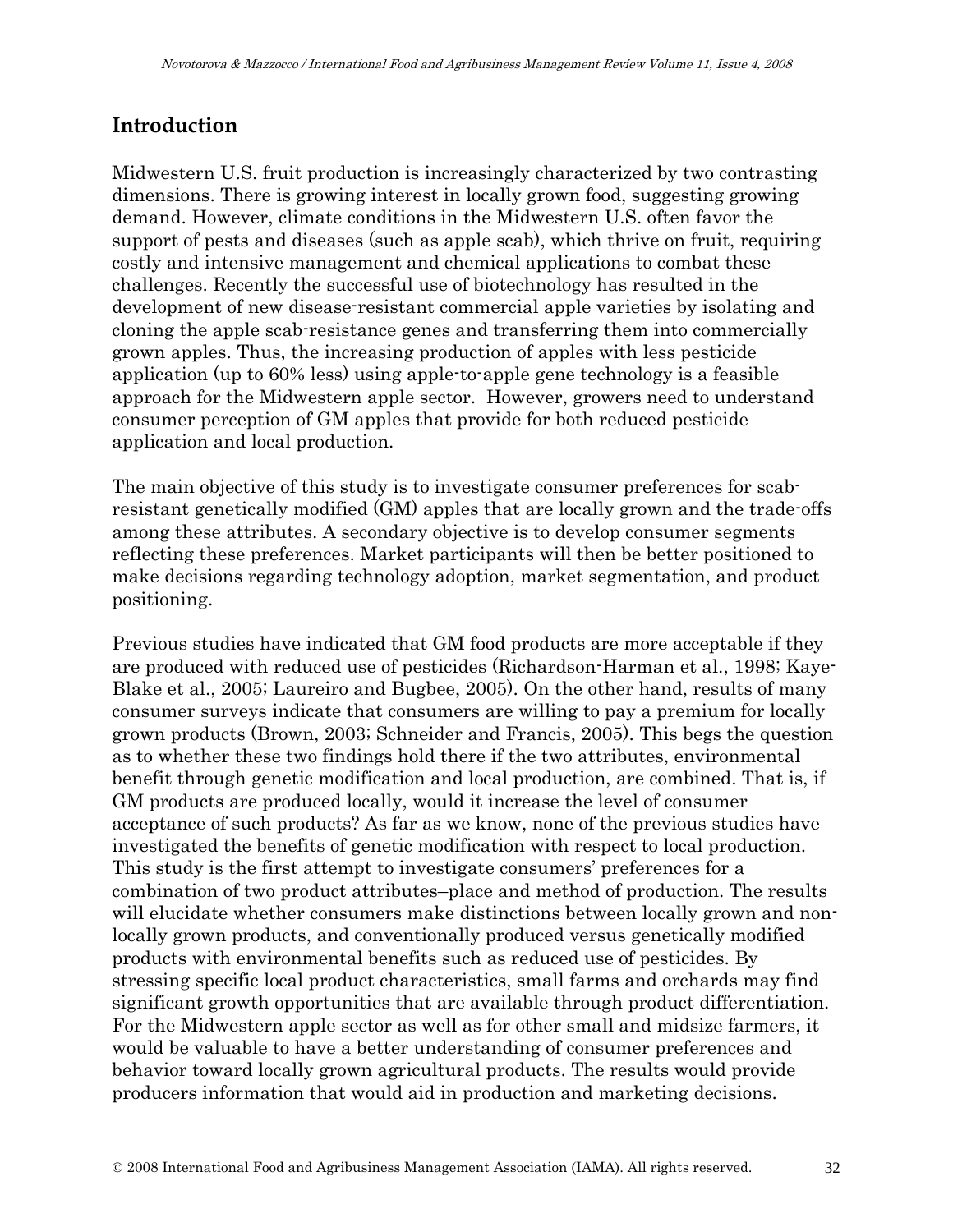### **Previous Studies**

Biotechnology claims to have a great potential for farmers and ultimately for consumers. However, consumer acceptance of this technology is still not well understood. According to Curtis et al. (2004), differences between consumer attitudes towards GM foods are significant worldwide. Studies of consumers' price response to GM foods have results ranging from price discounts of greater than 50% to price premiums of 38%. Some studies have shown that genetic modification has been found to be more acceptable by consumers when it provides specific benefits. The empirical study conducted by Hossain and Onyango (2004) on U.S. consumers' acceptance of GM foods suggests that American consumers are not decidedly opposed to food biotechnology if such foods provide additional nutritional benefits. Moreover, if GM foods offer significant benefits, these benefits can compensate for the perceived risks resulting in a positive attitude towards GM food (Frewer et al., 1999). Other studies have indicated that when specific benefits are provided, some U.S. consumers may actually be willing to pay premiums for GM foods (Lusk et al., 2002; Lusk, 2003). It has also been found that acceptance of GM products is greater if the gene introduced into a variety is derived from the same plant (Gamble and Gunson, 2002).

A few recent studies have used apples as a genetically modified experimental product. Taking into account that close to 100% of apples sold in New Zealand were sprayed with pesticides, Richardson-Harman et al. (1998) found lack of awareness of the use of pesticides on apples among New Zealand consumers. Thirty-six percent of their respondents indicated that they would like to see genetic engineering used to reduce pest damage of apples. A majority of their respondents also stated that they would eat an apple that had been genetically engineered to increase size, improve flavor, and reduce chemical residues. Kassardjian et al. (2005) evaluated consumer willingness to purchase GM apples using experimental auctions on 80 New Zealand consumers. The apples were introduced to consumers as resistant to pests, eliminating any need for any chemical sprays, and as GM apples with a gene coming from another apple. Results showed that a majority of participants were ready to pay a premium for these GM apples. However, generalizability of these results to Midwestern U.S consumers is not certain. Furthermore, the added attribute of "local" production and the trade offs among these attributes remains unknown.

Brown (2003) indicated that marketing local products should stress quality, freshness, and price competitiveness, and must appeal to environmentalists and consumers supporting family farms. It was reported that 16% of their study respondents would pay a 5% premium, and 5% of respondents would pay a 10% premium for local foods. Similarly, Schneider and Francis (2005) found that consumers were willing to pay a 10% price premium for locally grown foods.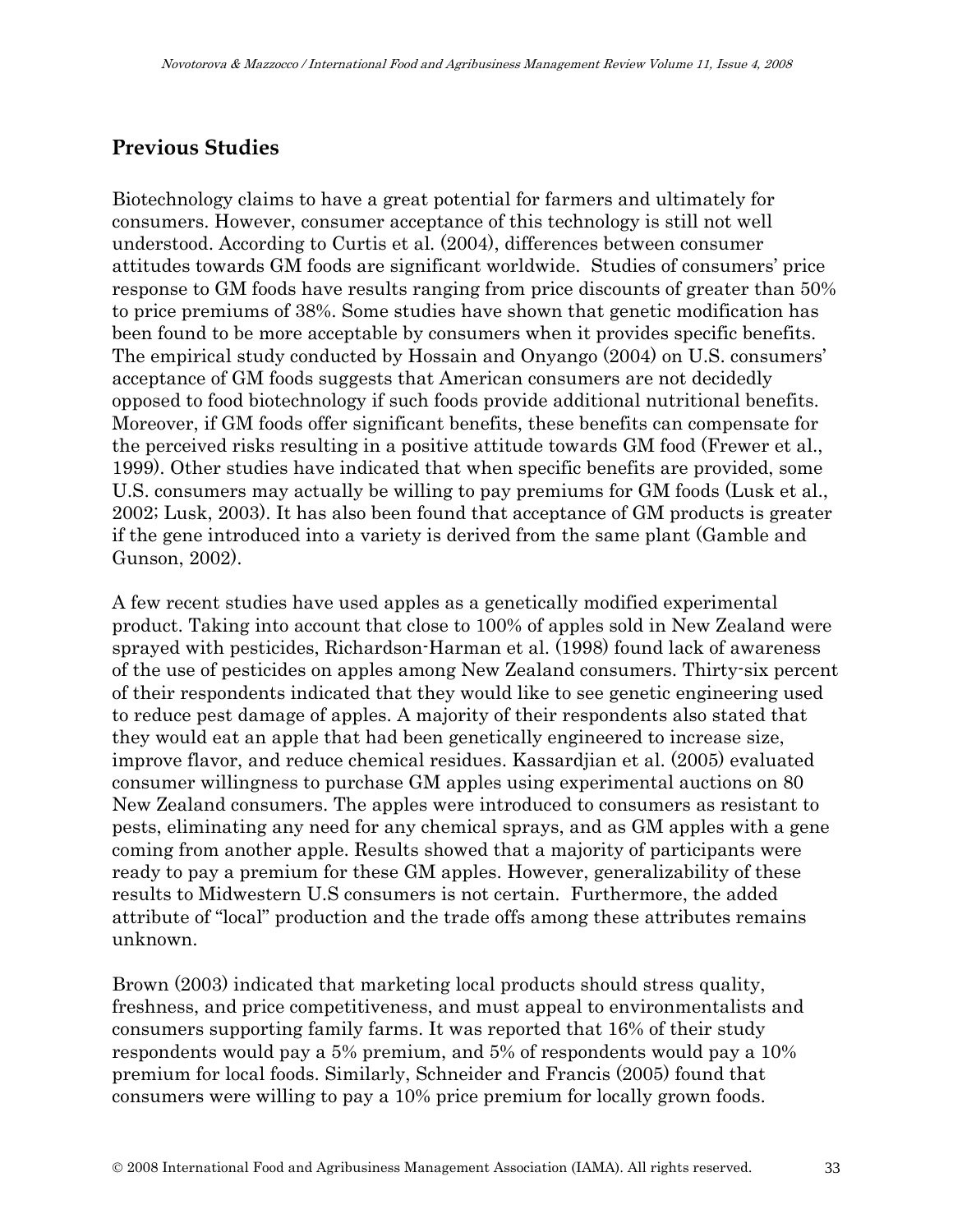Loureiro and Hine (2001) assessed consumer's willingness to pay for a labeled value-added potato that could be marketed as organic, GMO-free, or Colorado-Grown. They found that consumers were willing to pay a higher premium for local Colorado-Grown potatoes.

Results of the above studies are used herein to focus on hypothetical GM apples requiring reduced pesticide applications while providing a basis for serving an expanding market for local production. The emphasis is on the trade-offs among these attributes by Midwestern U.S. consumers in the context of price premiums and discounts to value the attributes. Would consumers accept GM products resulting in less use of pesticides and reduced environmental impact in combination with being locally grown as a high quality product? Would any price penalty for being GM be offset by a price premium for being locally grown? These types of questions are addressed in this study.

### **Method**

There are few available econometric techniques to model consumer preferences. Previous studies on new product development and identification of consumer preferences have mostly focused on such techniques as contingent valuation and conjoint analysis. Contingent valuation techniques are usually used when determining consumer willingness-to-pay for a product or service (Loureiro and Hine, 2001; Louriero and Bugbee, 2005). The willingness-to-pay approach frequently employs a questionnaire asking survey respondents to choose a price point at which they would purchase a hypothetical product.

In contrast, conjoint analysis is a multivariate technique applied to estimate how respondents develop preferences for products and services (Hair et al., 1992). The conceptual basis for conjoint analysis models is Lancaster's theory of consumer demand, which is based on the proposition that consumers value products because of the products' characteristics (Lancaster, 1971), one of which may be price. Therefore, in conjoint analysis a series of products is described to survey participants in terms of the products' attributes and the level of each attribute. Respondents score (rank or rate) each product given its combination of attributes and the relative scores are compared to identify preferences for attribute levels and the trade-offs among the attribute levels. Lancaster characteristics models have been used in a number of recent studies of GM foods (Baker, 1999; Baker and Burnham, 2001; Baker and Mazzocco, 2005) and are applied in this study because they directly yield answers to the research questions. The major steps of applying Lancaster characteristic models are the following: (1) construction of product profiles; (2) data collection; and (3) model specification and estimation.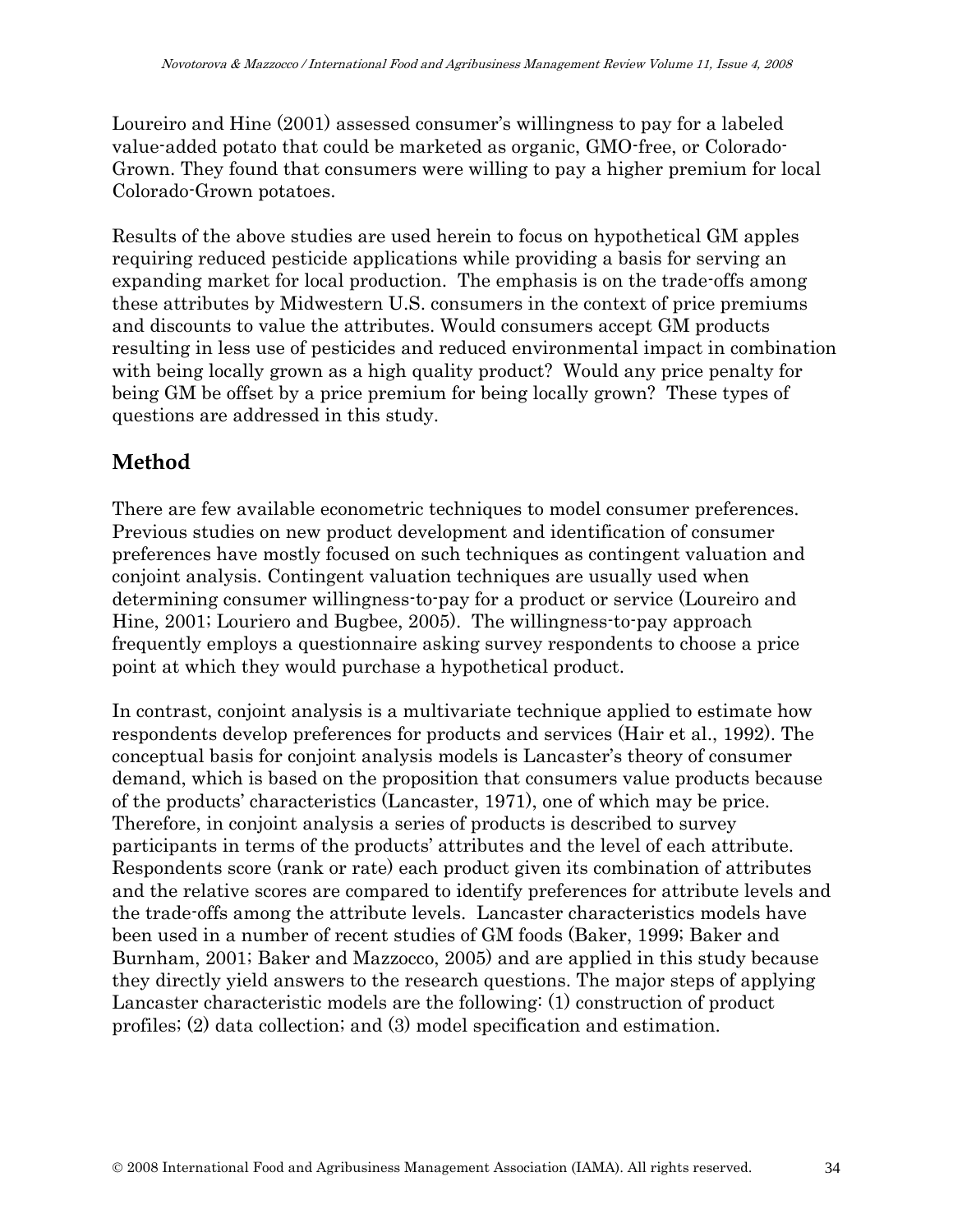# **Construction of Product Profiles**

Attributes are the key product characteristics consumers consider when making a purchase decision. Previous studies indicate that consumers of food products are primarily concerned with price, quality, and safety attributes and are willing to pay a modest premium for chemical free or chemical reduced produce (Baker and Crosbie, 1994; Baker, 1999; Kaye-Blake et al., 2005; Kassardjian et al., 2005). Among other potential attributes are size, shape, color, consistency, texture, flavor, and brand appeal. Due to the large number of attributes and possible levels representing each attribute, the number of hypothetical product profiles could be very high. As Quester and Smart (1998) indicated, a key to the reliability of conjoint output is to select the appropriate product attributes with realistic attribute levels. Based on the study objectives, findings from the previous studies, and to insure that the number of hypothetical products is not overwhelming to the respondents, the following three attributes were selected for the purpose of this study: price, place of production, and method of production (Table 1).

| <b>Lable 1'</b> Attributes and Their Levels Osed in the bitter |                           |  |  |
|----------------------------------------------------------------|---------------------------|--|--|
| Attribute                                                      | Levels                    |  |  |
| Place of production                                            | Locally grown             |  |  |
|                                                                | Non-locally grown         |  |  |
| Method of production                                           | Conventional              |  |  |
|                                                                | Genetically modified (GM) |  |  |
| Price, per pound (USD)                                         | \$1.39                    |  |  |
|                                                                | \$1.59                    |  |  |
|                                                                | \$1.79                    |  |  |

Table 1: Attributes and Their Levels Head in the Study

Price and quality characteristics are attributes usually mentioned by consumers as major factors influencing their purchase decisions (Baker, 1999). Thus, price was included in the study as one of the most important tradeoffs with other attributes. Price levels were selected to reflect a range paid by consumers in retail stores at the time of the study. These were defined as low (\$1.39), medium (\$1.59), and high (\$1.79).

The second attribute, place of production, was included in the design because one of the main objectives of the study is to determine whether place of production affects consumer preferences and their purchase decisions. Place of production was introduced at two levels: (1) locally grown, defined for this study as apples grown within 150 miles of the place of purchase, and (2) non-locally grown, defined as being grown in other commercial apple growing areas of the U.S.

The third attribute was method of production, with two attribute levels: (1) conventional, meaning that apples were grown using common breeding techniques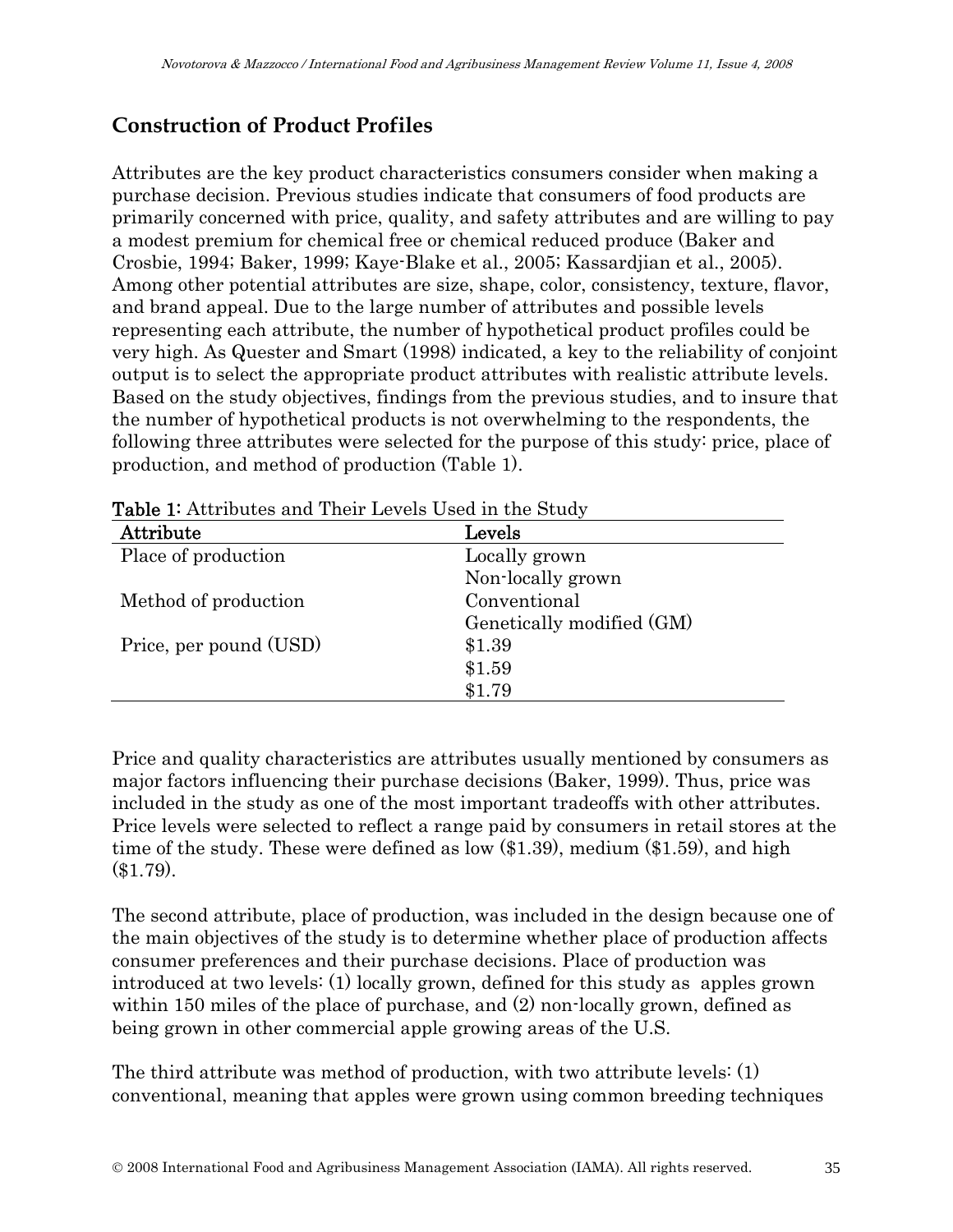and normal chemical sprays; and (2) genetically modified, meaning that apples were modified to include a gene cloned from a naturally occurring disease resistant apple, resulting in up to 60% less use of pesticide applications. This attribute was included in the study to investigate consumer preferences for GM products.

To fix levels of unobserved attributes, all hypothetical products were described to survey respondents as brightly colored, firm, fresh, appropriately sized, and blemish free. According to Orme (2006), fixing the levels of unobserved attributes increases the confidence in choices, and assures that differences in ratings are due to differences among manipulated attributes. All three attributes, place, method, and price, and their definitions were tested on a sample of undergraduate students for clarity.

The full-profile method, as a method of designing product profiles for evaluation, was used in this study by generating all possible combinations of attribute levels. This method is the most popular method in conjoint analysis because it provides more realistic descriptions through defining levels of each attribute in a product profile, and is recommended when the number of attributes is six or less (Hair et al., 1992). The selection of three attributes with two or three levels each (see Table 1) yielded 12 product profiles  $(2 \times 2 \times 3 = 12)$ . Respondents were asked to rate product profiles on a scale of 1 to 10 (with 1 being the least desirable and 10 being the most desirable). Figure 1 is an example of a product profile presentation.

| <b>Apple Description:</b> |                                   |  |
|---------------------------|-----------------------------------|--|
|                           | Locally Grown                     |  |
|                           | Genetically Modified              |  |
|                           | \$1.39                            |  |
|                           | Your Rating: 1 2 3 4 5 6 7 8 9 10 |  |

Figure 1: Example of Rating-Based Product Presentation

### **Data Collection**

An online survey instrument was applied in this study to collect primary data. The survey was conducted in January, 2007 using Marketing Systems Group programming and services. The Marketing Systems Group (MSG) is a web-based survey hosting company recruiting survey participants from within their panel (http://www.m-s-g.com/). Although early adoption rates of internet usage may cause some researchers to believe that web-based surveys have an inherent sample bias, Sethuraman et al. have recently shown that "no practical differences in attribute preferences were observed between …" online and traditional rating-based conjoint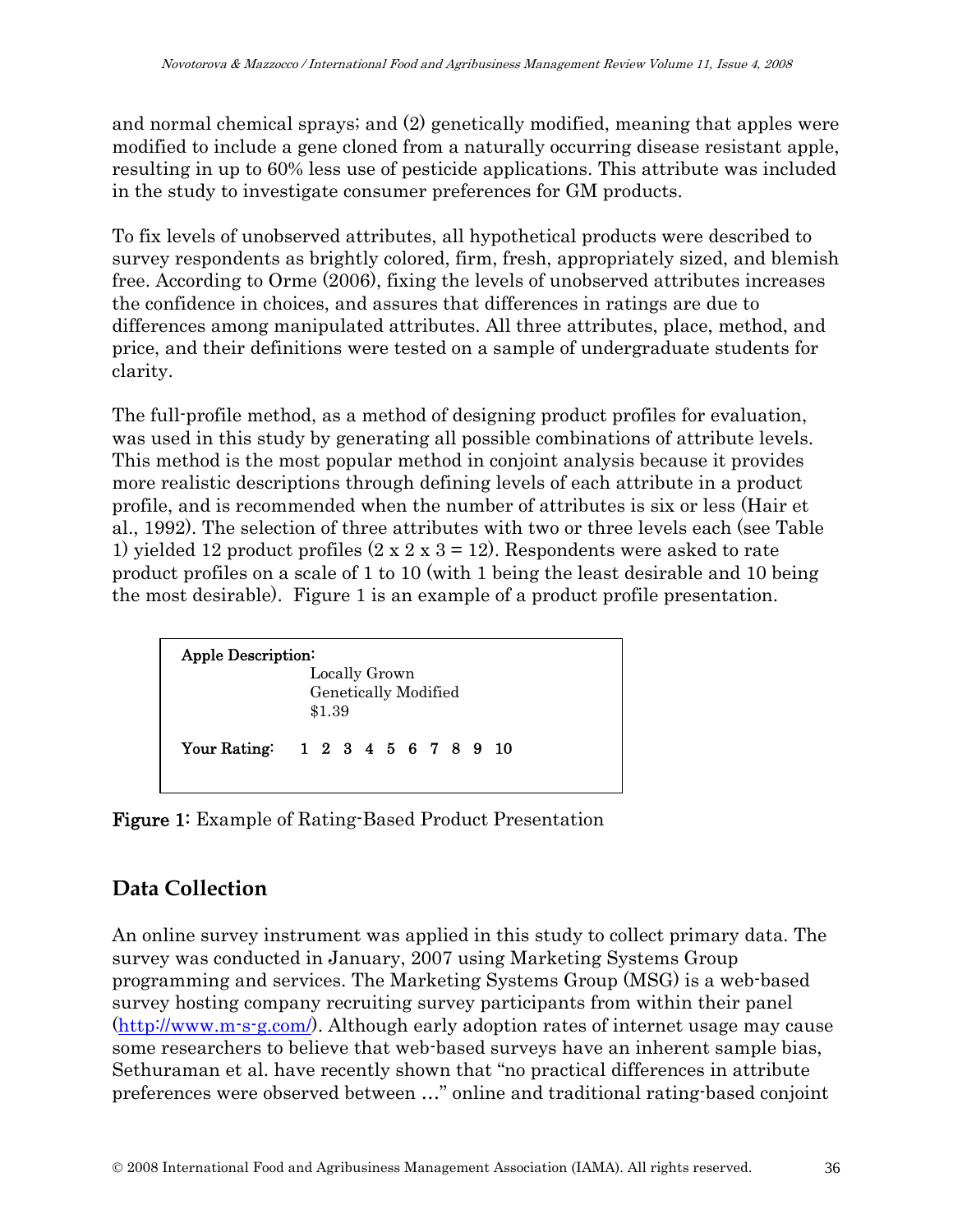surveys and that the use of online data collection was "superior to … a traditional … method on the basis of internal consistency and predictive validity (p. 602)."

Conjoint analysis surveys are typically designed to present consumers with realistic product choices. In this study consumers were asked to express their preferences for the introduced products by rating alternative products. Multiple observations for each subject permit the estimation of a preference function (regression) for each individual and an estimate of how each attribute is valued.

While traditional conjoint analysis has no sample size requirements and could be utilized for a single respondent (Hair et al., 1992), the larger sample size enhances the reliability of the results and allows the researcher to make some generalizations. To provide reliable estimates, Green and Srinavasan (1978) suggest a minimum sample of 100 respondents. Some studies suggest using the ratio of the number of parameters to the number of respondents when identifying the sample size (Xu and Yuan, 2001). The rule of thumb for the ratio is between 5 and 10. With two attributes with two levels and one attribute with three levels, we would have a total of 5 parameters (the total number of levels minus the total number of attributes plus one). Then we need at least 25 respondents (5 parameters x 5) to complete the study. The target sample size for this study is 200, which is large enough to provide reliable data.

The number of observations per respondent is the number of product profiles each respondent rates. The minimum number of product profiles depends on the number of attributes and attribute levels. In general, it is suggested that the number of profiles is at least 1.5 times the number of parameters (Xu and Yuan, 2001). With five parameters to be estimated, this guidance indicates a minimum number of product profiles per respondent of approximately eight. In this study, a full factorial design resulted in twelve product profiles, which is a sufficient number to keep the measurement error small. Previous similar studies have used eight to twelve product profiles (Baker, 1999; Baker and Burnham, 2001; Baker and Mazzocco, 2005).

The qualified subjects for our survey were adult consumers 21 years of age and older with Illinois addresses. Selection of subjects was done from a random sample with no screening protocols. Marketing System Groups identifyed respondents only based on their age and residency. The surveys were posted until 200 surveys were completed.

The survey assessed two types of information: (a) information about individual consumer preferences for hypothetical apples based on the combinations of different attributes and their levels; and (b) information about consumer socio-demographic characteristics.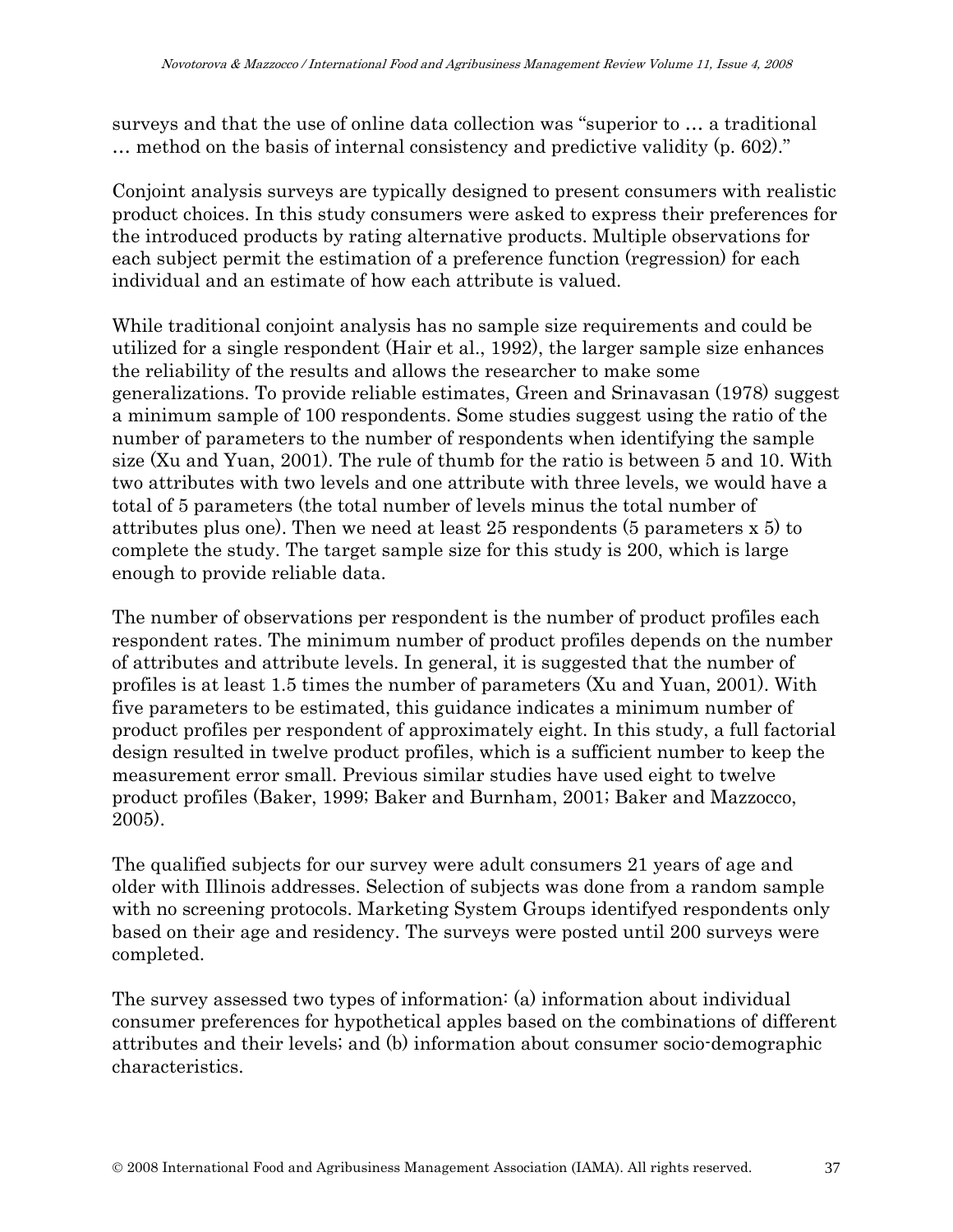Each survey included a letter with an instruction sheet, a description of product attributes, product rating form, and a consent statement form. Comparisons of socio-demographic characteristics among U.S. population, Illinois population, and survey respondents are presented in Table 2.

The results indicated that survey participants were more highly educated compared to the U.S. and Illinois populations. However, other socio-demographic characteristics of respondents, such as median age and income category, proportion of women, and proportion married were roughly similar to the socio-demographic characteristics of the U.S. and Illinois populations. Thus, the sample appears to provide good representation of the Illinois population within the dimensions of these characteristics.

Table 2: Socio-Demographic Characteristics of the U.S. and Illinois Populations, and Survey Participants

|                                  | U.S.                    | Illinois                | <b>Survey</b> |
|----------------------------------|-------------------------|-------------------------|---------------|
| Characteristics                  | Population <sup>a</sup> | Population <sup>a</sup> | Sample        |
| Gender, % female                 | 51.01                   | 51.04                   | 53.65         |
| Median Age, years                | 36.40                   | 35.60                   | 37.0          |
| Marital Status, % married        | 53.40                   | 52.90                   | 57.89         |
| Median Income, \$                | 46,242                  | 50,260                  | 40,000-60,000 |
| Education Level <sup>b</sup> , % |                         |                         |               |
| High School or Less              | 45.3                    | 42.4                    | 14.44         |
| Some College                     | 27.5                    | 28.3                    | 34.76         |
| College                          | 17.2                    | 18.3                    | 31.02         |
| Advanced                         | 10.0                    | 10.9                    | 19.79         |

<sup>a</sup> Source: U.S. Census Bureau, 2005 American Community Survey.

b The distribution of the U.S. and Illinois populations by level of education includes only people of age 25 and over.

### **Model Specification**

The general model is introduced in the form of a consumer's utility function, which provides a convenient framework for evaluating consumers' preferences for alternative products. It assumes that a rational consumer will always maximize his/her utility by selecting the most preferred product from the set of alternative products based on the product's attributes, subject to the budget constraints.

Given that consumers may not be able to explicitly judge the importance of different attributes and how they may make trade-offs between different attributes, it is more appropriate to ask consumers to provide overall preference ratings of product profiles whose attributes have been varied systematically, and then analyze these results statistically to understand the importance of the attributes. A general linear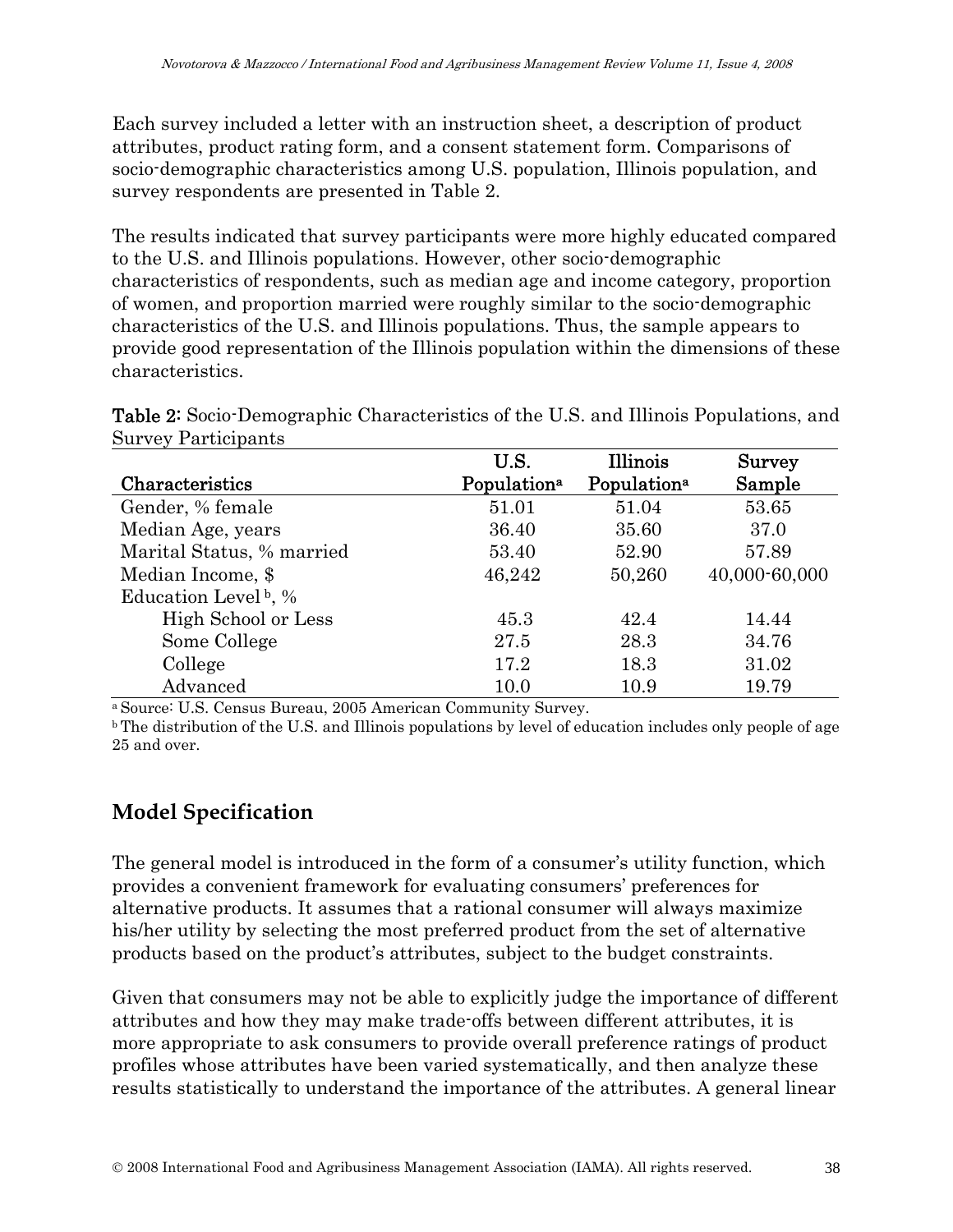form of the rating-based conjoint model following Lancaster (1971) can be expressed by the following equation:

$$
1) P_i = a_{i0} + \sum_j a_{ij} \text{Attribute}_j + e_{i,j} \qquad i = 1, ..., I,
$$

where  $P_i$  is the utility or preference rating of the *i-th* individual, *Attribute* represents the level of each of J attributes of the hypothetical product  $(= 1, ..., J)$ , and  $e_i$  is a random error term. It was assumed that the preference function can be presented by an additive model with no interaction effects, since a full factorial design was applied in this study, and part-worth values can be estimated using linear regression. Under these assumptions, the preference function of *i-th* individual can be described as the following:

2)  $P_i = a_{i0} + a_{i1}PLACE + a_{i2}METHOD + a_{i3}PRICE + e_i$   $i = 1, 2, ...$ 

where  $P_i$  is a preference rating for the *i*-th individual (on a scale of 1 to 10); PLACE is a binary variable representing the place of apple production (0 if non-locally grown, 1 if locally-grown); METHOD is a binary variable representing the method of apple production (0 if conventionally produced, 1 if genetically modified); PRICE is a continuous variable represented by three levels (low - \$1.39 per pound, medium - \$1.59 per pound, and high - \$1.79 per pound).

Applied conjoint analysis often includes interaction variables to identify interaction effects among the principle attributes. Baker (1999), Baker and Burnham (2001) and Baker and Mazzocco (2005) have shown the absence of interaction affects among the attributes used in this study. Therefore, we assume no interaction effects in the specified model. Furthermore, interaction affects cannot be estimated in a full factorial design with a small number of product profiles, especially when two of the three attributes are binary, having an end-point design and no intermediate values.

Based on the above specified model, each respondent provided twelve product ratings on a scale of one to ten. These product ratings (dependent variable) were then subjected to regression analysis on the price and binary variables (place and method) for each individual. The survey data were analyzed using the conjoint analysis procedure in SPSS 15.0 for Windows, which uses OLS. The regression results then were converted into part-worth scores. For the continuous variable price, this was accomplished by multiplying the price coefficient by the difference between the minimum and maximum price. For the binary variables place and method, the part-worth scores were coefficients for the respective variables. The part-worth or utility scores may be interpreted as the impact of each variable on an individual's preference for the product over the range of the variable. For example, for the price variable the part-worth indicates the estimated change in the product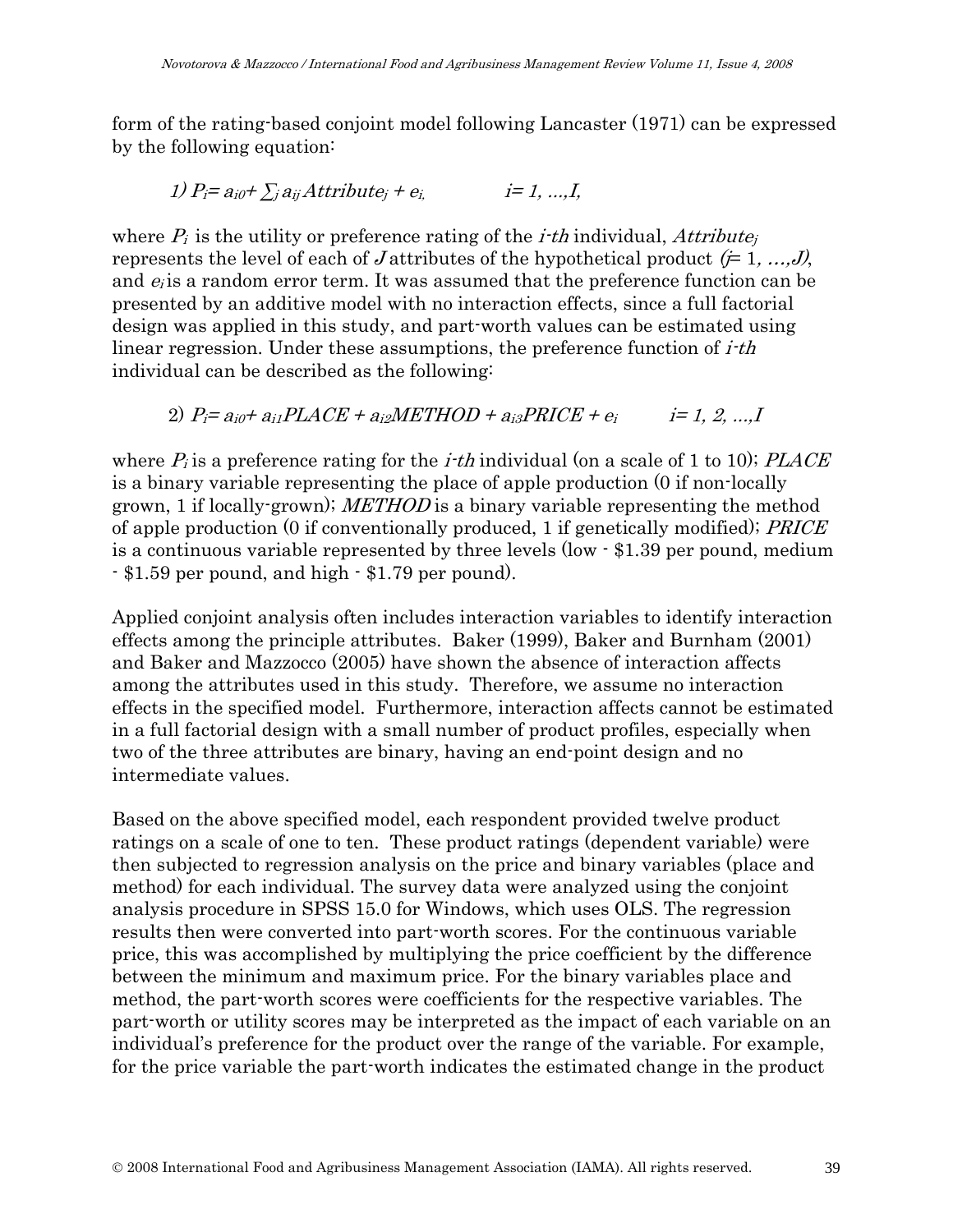rating for each individual based on the difference between the maximum and minimum price levels.

#### **Results**

Invalid data resulted in the elimination of eight observations, reducing the sample size to 192. To estimate the accuracy of conjoint models in predicting consumer preferences for products, the Pearson's  $R$  and Kendall's tau statistics were computed as two measurements of correlation between the observed and estimated preferences. Both indicate how well the conjoint models fit the data for the overall sample and for each individual for validity purposes.

In our conjoint study, the Pearson's R statistic value for the overall model was equal to 0.994, indicating a good fit of data. The Pearson's R statistic was found to be significant for all individual cases having a Pearson's R greater than or equal to 0.50 (p<0.05). More than 80% of all cases had Pearson's R higher than 0.75 (p<0.001). However, 8 % had Pearson's R values less than 0.50, indicating poor correlations between observed and predicted ratings. These respondents were found to be "inconsistent" in their rating task. The analyses were rerun with these respondents excluded as suggested by Moskowitz et al. (2002). This adjustment made no difference to the findings. Therefore, the data were analyzed with these cases included. Table 3 reports the regression estimates of the aggregate preference function, which are the mean coefficient estimates and part-worths of the 192 individual regressions.

As expected, the signs of the part-worth scores of locally grown and conventionally produced apples have positive values, while the estimated coefficient of price has a negative value. This implies that, on average, respondents give a higher rating to

| <b>Table 5.</b> Regression Estimates of Aggregate Freierence Function |          |          |  |  |
|-----------------------------------------------------------------------|----------|----------|--|--|
|                                                                       | Mean     | St. Dev. |  |  |
| Constant                                                              | 12.050   | 0.305    |  |  |
| Place:                                                                |          |          |  |  |
| Part-Worth: Local                                                     | 0.466    | 0.032    |  |  |
| Part-Worth: Non-local                                                 | $-0.466$ | 0.032    |  |  |
| Method:                                                               |          |          |  |  |
| Part-Worth: Conventional                                              | 0.296    | 0.032    |  |  |
| Part-Worth: GM                                                        | $-0.296$ | 0.032    |  |  |
| Price:                                                                |          |          |  |  |
| Coefficient                                                           | $-3.773$ | 0.191    |  |  |
| Part-Worth: \$1.39                                                    | $-5.244$ | 0.265    |  |  |
| Part-Worth: \$1.59                                                    | $-5.999$ | 0.304    |  |  |
| Part-Worth: \$1.79                                                    | $-6.753$ | 0.342    |  |  |

#### Table 2: Regression Fetimates of Aggregate Preference Function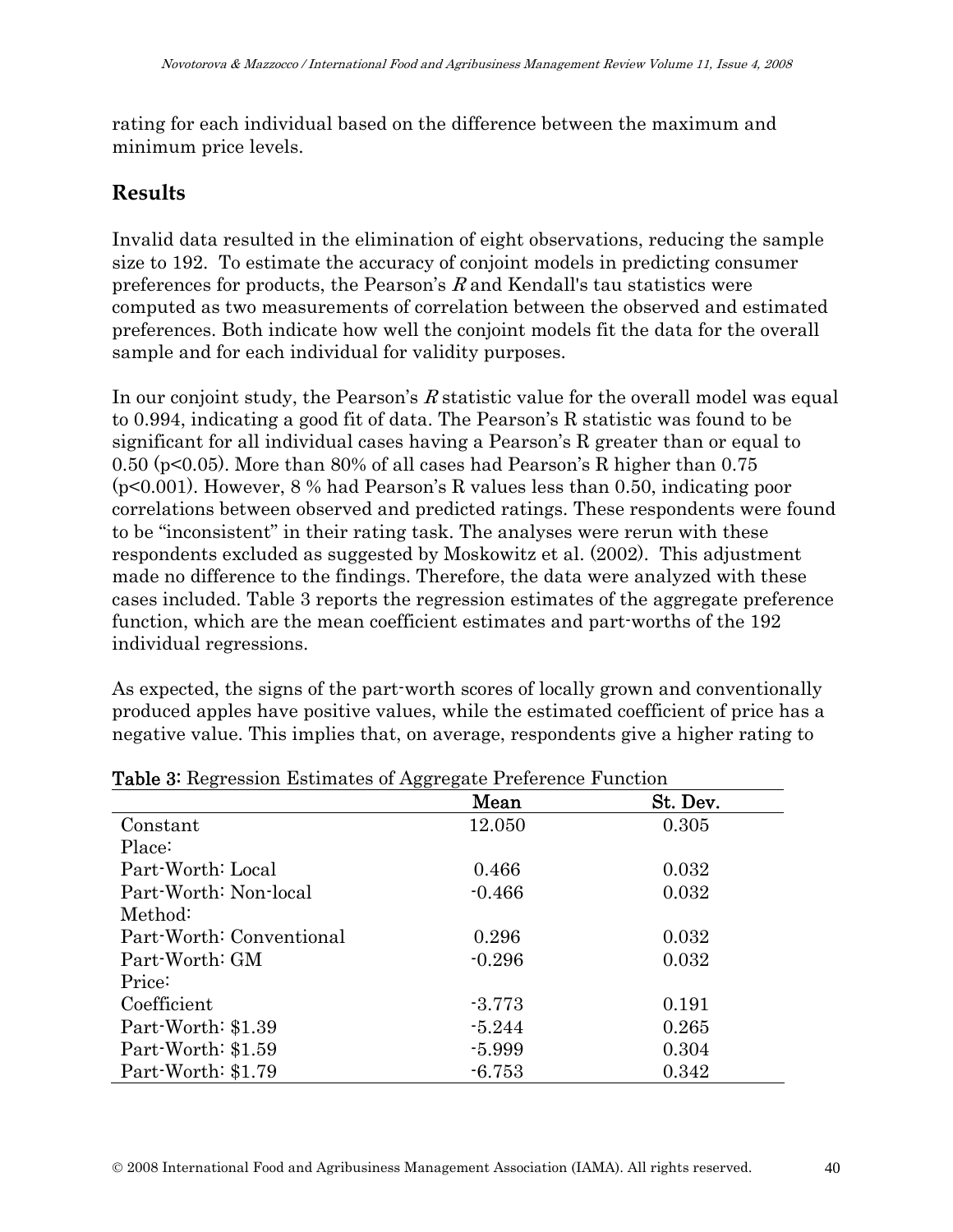locally grown, conventionally produced apples at the low price compared to the other hypothetical apple profiles.

Based on the aggregate preference function, the preference rating of any combination of attributes and their levels (1 to 10) can be calculated (see Table 4). For example, the highest rated apples (locally grown, conventionally produced, and priced at the lowest price) have a mean predicted rating of 7.57. The lowest rated apples (non-locally grown, GM, and priced at the highest price level) have a mean predicted rating of 4.53.

|                                                                                           | <b>Actual Ratings</b> |          |      | <b>Predicted Ratings</b> |
|-------------------------------------------------------------------------------------------|-----------------------|----------|------|--------------------------|
| <b>Product Profile</b>                                                                    | Mean                  | St. Dev. | Mean | St. Dev.                 |
| 1. Locally Grown Conventional \$1.39                                                      | 7.64                  | 2.171    | 7.57 | 2.022                    |
| Locally Grown Conventional \$1.59<br>2.                                                   | 6.90                  | 2.069    | 6.81 | 1.866                    |
| Locally Grown Conventional \$1.79<br>3.                                                   | 6.14                  | 2.518    | 6.06 | 2.219                    |
| Locally Grown GM \$1.39<br>4.                                                             | 6.89                  | 2.615    | 6.98 | 2.410                    |
| Locally Grown GM \$1.59<br>5.                                                             | 6.21                  | 2.251    | 6.22 | 2.088                    |
| Locally Grown GM \$1.79<br>6.                                                             | 5.33                  | 2.311    | 5.47 | 2.225                    |
| Non-locally Grown Conventional \$1.39<br>7.                                               | 6.57                  | 2.238    | 6.64 | 2.123                    |
| Non-locally Grown Conventional \$1.59<br>8.                                               | 5.84                  | 2.106    | 5.88 | 2.020                    |
| Non-locally Grown Conventional \$1.79<br>9.                                               | 5.00                  | 2.463    | 5.13 | 2.387                    |
| 10. Non-locally Grown GM \$1.39                                                           | 6.05                  | 2.439    | 6.04 | 2.635                    |
| 11. Non-locally Grown GM \$1.59                                                           | 5.41                  | 2.106    | 5.29 | 2.380                    |
| 12. Non-locally Grown GM \$1.79                                                           | 4.64                  | 2.311    | 4.53 | 2.538                    |
| Pearson's R statistic = 0.994, $p = 0.000$ ; Kendall's tau statistic = 0.939, $p = 0.000$ |                       |          |      |                          |

Table 4: Actual and Predicted Ratings of Apple Profiles

From Table 4 it is clear that conventional production is preferred to GM production when other variables are held constant. A pair-wise  $t$  test shows the differences in product ratings is significant at the 1% probability level  $(t=3.208, p=0.003)$ . This finding is consistent with expectations and the literature cited earlier. To determine if the differences in ratings of locally grown and non-locally apples were statistically significant, pair-wise  $t$  tests were performed. The  $t$  test results indicated that differences in mean ratings of locally grown and non-locally grown apples (with all other variables held constant) were statistically significant at 0.001 probability level ( $t = 9.189$  with  $p = 0.000$ ). The study results were consistent with the findings of Gallons et al. (1997), Brown (2003), Schneider and Francis (2005), which report a high level of consumer interest in purchasing locally grown/produced food from farmers' markets, local grocery stores, local restaurants, and directly from farms and are willing to pay a premium for locally grown products.

However, it is particularly noteworthy that respondents indicated no statistically significant difference in product ratings for locally grown GM apples compared to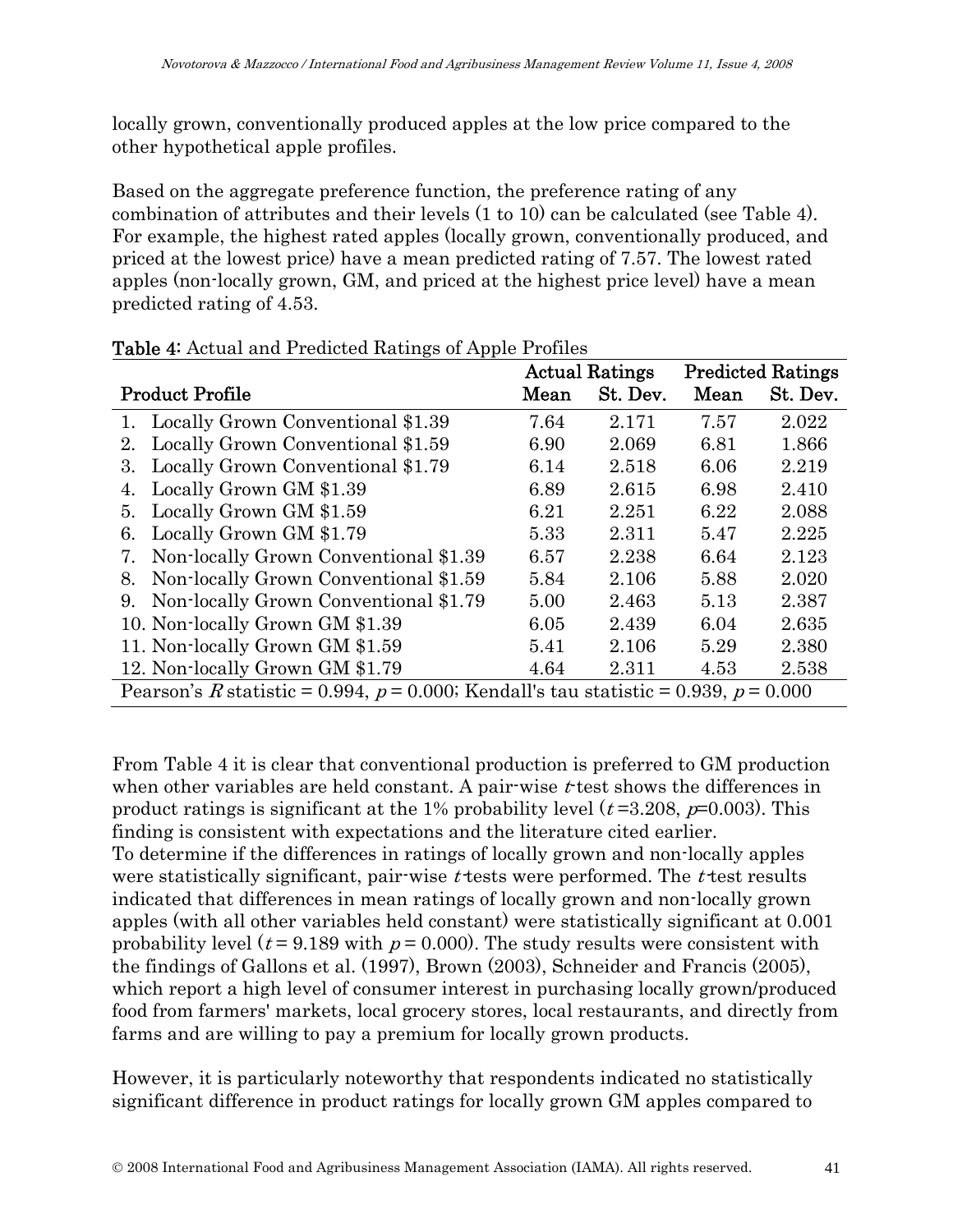non-locally grown conventional apples when prices are held constant  $(t=1.598,$  $p=0.112$ ) As indicated in Table 4, any leaning one might have toward accepting a tvalue in this range would point toward apparent higher ratings for the locally grown GM product over the non-locally grown conventional product.

Another way to evaluate various product attributes is by computing the monetary value of each attribute, as was suggested by Baker and Mazzocco (2005). By following the methodology used in their study, the part-worth score of each product attribute was divided by the price coefficient, which represents the value of a \$1.00 increase in the price per pound of apples. The computed monetary values of the method attribute shows that consumers would place a penalty of \$0.08 per pound (- 0.296 divided by -3.773) on GM apples. However, it was found that the premium associated with marketing apples as locally grown was \$0.12 (0.466 divided by - 3.773), sufficient to offset the penalty associated with the GM method of production  $($0.12 + (-0.08) = $0.04).$ 

In conjoint analysis, part-worth or utility scores provide only a rough estimate of how important each attribute level is in a consumer purchasing decision. Relative factor importance scores, calculated by dividing variation in the preference rating due to each individual attribute by total variation in the preference rating due to all attributes, allow the researcher to compare the importance of each attribute to either the individual consumer or to the aggregate group of consumers. Relative factor importance scores for an overall sample can be computed in SPSS in two different ways. One way of computation is to average all individual relative factor importance scores. Another way is to compute relative factor importance scores from average part-worth scores. Orme (2002) suggests that when summarizing attribute importance scores it is better to compute importance scores for respondents individually first and then average them. This way of computation indicates that method attribute (39%) was almost equally important as price (37%), followed by place attribute (24%). These results support the findings of Baker and Burnham (2001), reporting that both attributes – Price and GMO content – were approximately equal in their influence on consumer product ratings.

| <b>Table 5.</b> Relative Factor Importance Scores |                                        |  |  |
|---------------------------------------------------|----------------------------------------|--|--|
| Attribute/<br>Average of                          |                                        |  |  |
| <b>Relative Factor Importance Score</b>           | <b>Individual Importance Scores, %</b> |  |  |
| Place                                             | 23.66                                  |  |  |
| Method                                            | 39.17                                  |  |  |
| Price                                             | 37.17                                  |  |  |
|                                                   |                                        |  |  |

| Table 5: Relative Factor Importance Scores |  |
|--------------------------------------------|--|
|--------------------------------------------|--|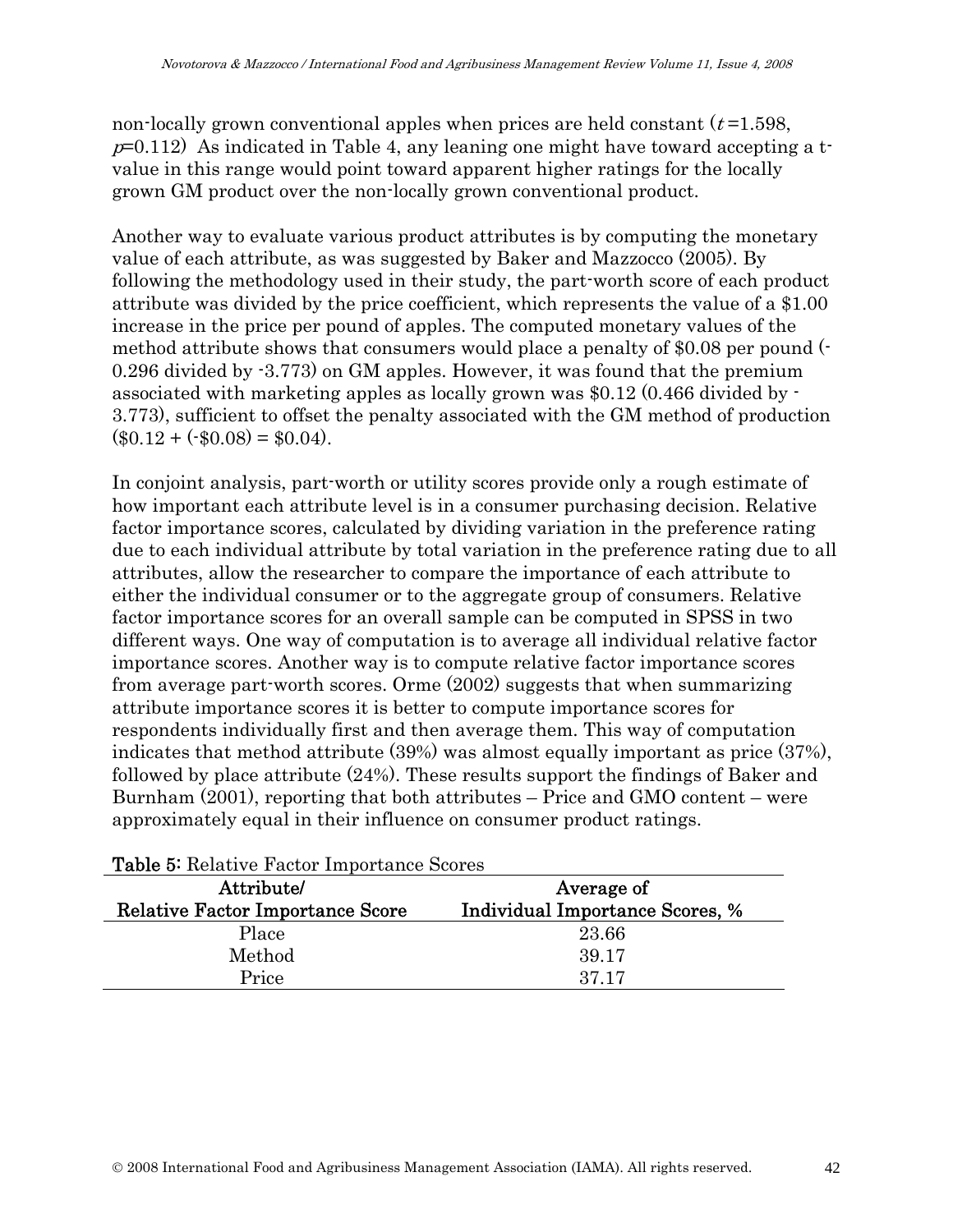### **Comparison of Demographic Characteristics**

The study also examines the relationships between consumer preferences and consumer socio-demographic characteristics, such as gender, age, marital status, income category, level of education, number of adults and children in household. Previously, no consistent findings were observed on the influence of sociodemographic characteristics on consumer acceptance of GM foods. Some studies (Schaffner et al., 1998; Engel et al., 1995; Barton and Pearse, 2003; Baker and Mazzocco, 2005) reported that socio-economic factors affect consumer preferences due to their influence on consumer behavior; while others did not (Kolodinsky et al., 2002; Baker and Burnham, 2001).

One advantage of traditional conjoint analysis is the ability of the researcher to evaluate each respondent's preference function. Using the conjoint analysis procedure in SPSS 15.0, individual part-worth scores for each of the 192 respondents were computed and examined, and then compared with respect to age group, gender, marital status, income category, and education level of respondents using comparative analysis performed in SPSS with a one-way ANOVA procedure. First, the group variances were evaluated for homogeneity with Levene's test. Then, the F-statistics were calculated to determine whether the means were significantly different from each other. To determine which pairs were significantly different, pair-wise *t*-tests were computed. When more than two groups were compared, a Bonferroni multiple comparison test (assuming equal variances) or a Tamhane test (assuming unequal variances) were used as more appropriate tests, since the probability of Type I error can be guaranteed not to exceed a certain level of significance only individually or for each pair-wise comparison separately, but not for the whole family of comparisons

(http://www.spss.com/complex\_samples/data\_analysis.htm).

The analysis of individual preference functions of respondents by gender, income category and level of education revealed no significant differences, which is consistent with previous results of Baker and Burnham (2001). However, some differences were noted with respect to age and marital status. Respondents' partworth and relative factor importance scores by age group are presented in Table 6. Based on the ANOVA results, significant differences were found in the part-worth scores and relative factor importance scores of the method attribute among different age groups of respondents. Further *post hoc* tests indicated that respondents of age 65 and over show much stronger preferences for conventional apples than respondents of all other age groups, except of the age group of 50-64. The differences between part-worth scores of these groups were found to be significant at 10% probability level based on Tamhane test results. It was also found that respondents of age 65 and older value the importance of method of production significantly higher than all other age groups except the age group of 26-34 (Tamhane test results were significant at 5% probability level). Statistically significant differences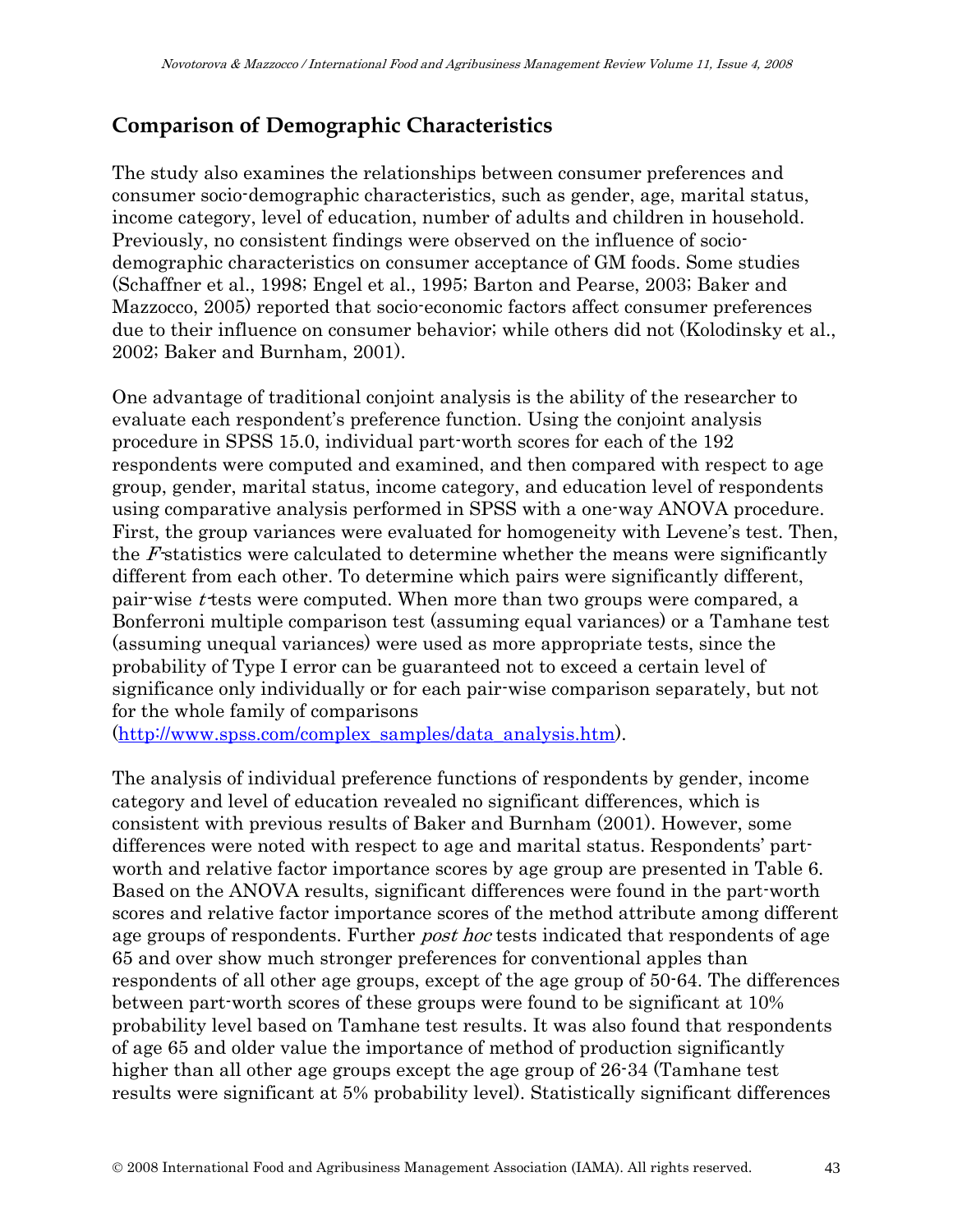were also found in the relative factor importance scores of the price attribute between respondents of age of 35-49 and 65 and older. Respondents of age 35-49 were almost doubly influenced by price compared to respondents of age 65 and older (Tamhane test result was significant at 5% probability level).

|                          |           |           | Age       |           |           |
|--------------------------|-----------|-----------|-----------|-----------|-----------|
| <b>Attribute/Measure</b> | $21 - 25$ | $26 - 34$ | $35 - 49$ | $50 - 64$ | 65 & Over |
| Number of Cases          | 25        | 61        | 46        | 45        | 15        |
| Constant                 | 11.805    | 10.805    | 13.174    | 13.432    | 9.935     |
| Place:                   |           |           |           |           |           |
| Locally Grown            | 0.540     | 0.460     | 0.390     | 0.472     | 0.578     |
| Non-locally Grown        | $-0.540$  | $-0.460$  | $-0.390$  | $-0.472$  | $-0.578$  |
| Importance Score,%       | 29.33     | 22.74     | 19.65     | 28.23     | 16.54     |
| Method:                  |           |           |           |           |           |
| Conventional**           | 0.193     | 0.179     | 0.111     | 0.294     | 1.522     |
| $GM**$                   | $-0.193$  | $-0.179$  | $-0.111$  | $-0.294$  | $-1.522$  |
| Importance Score, %*     | 30.59     | 42.61     | 36.71     | 37.04     | 60.28     |
| Price:                   |           |           |           |           |           |
| Coefficient              | $-3.550$  | $-2.992$  | $-4.484$  | $-4.444$  | $-3.125$  |
| Importance Score, %**    | 40.08     | 34.65     | 43.64     | 37.04     | 23.18     |

Table 6: Part-worth and Importance Scores of Respondents by Age

\* Tamhane test result is significant at 5% probability level

\*\*Tamhane test result is significant at 10% probability level

|                     | <b>Table <i>I</i></b> Fart worth and importance Scores of Respondents by Marital Status<br><b>Part-Worth Score</b> |           |                   |  |  |
|---------------------|--------------------------------------------------------------------------------------------------------------------|-----------|-------------------|--|--|
| Attribute/Measure   | Married                                                                                                            | Unmarried | <b>Difference</b> |  |  |
| Constant            | 12.566                                                                                                             | 11.255    |                   |  |  |
| Place               |                                                                                                                    |           |                   |  |  |
| Locally Grown       | 0.517                                                                                                              | 0.410     | 0.107             |  |  |
| Non-locally Grown   | $-0.517$                                                                                                           | $-0.410$  | $-0.107$          |  |  |
| Importance Score, % | 24.53                                                                                                              | 22.40     | 2.13              |  |  |
| <i>Method</i>       |                                                                                                                    |           |                   |  |  |
| Conventional        | 0.128                                                                                                              | 0.546     | $-0.418*$         |  |  |
| <b>GM</b>           | $-0.128$                                                                                                           | $-0.546$  | $0.418*$          |  |  |
| Importance Score, % | 37.12                                                                                                              | 42.42     | 5.30              |  |  |
| Price               |                                                                                                                    |           |                   |  |  |
| Coefficient         | $-4.085$                                                                                                           | $-3.305$  | $-0.780$          |  |  |
| Importance Score, % | 38.35                                                                                                              | 35.17     | 3.18              |  |  |
| Number of Cases     | 110                                                                                                                | 80        |                   |  |  |

#### Table 7: Part-worth and Importance Scores of Respondents by Marital Status

\* Significant at 5% probability level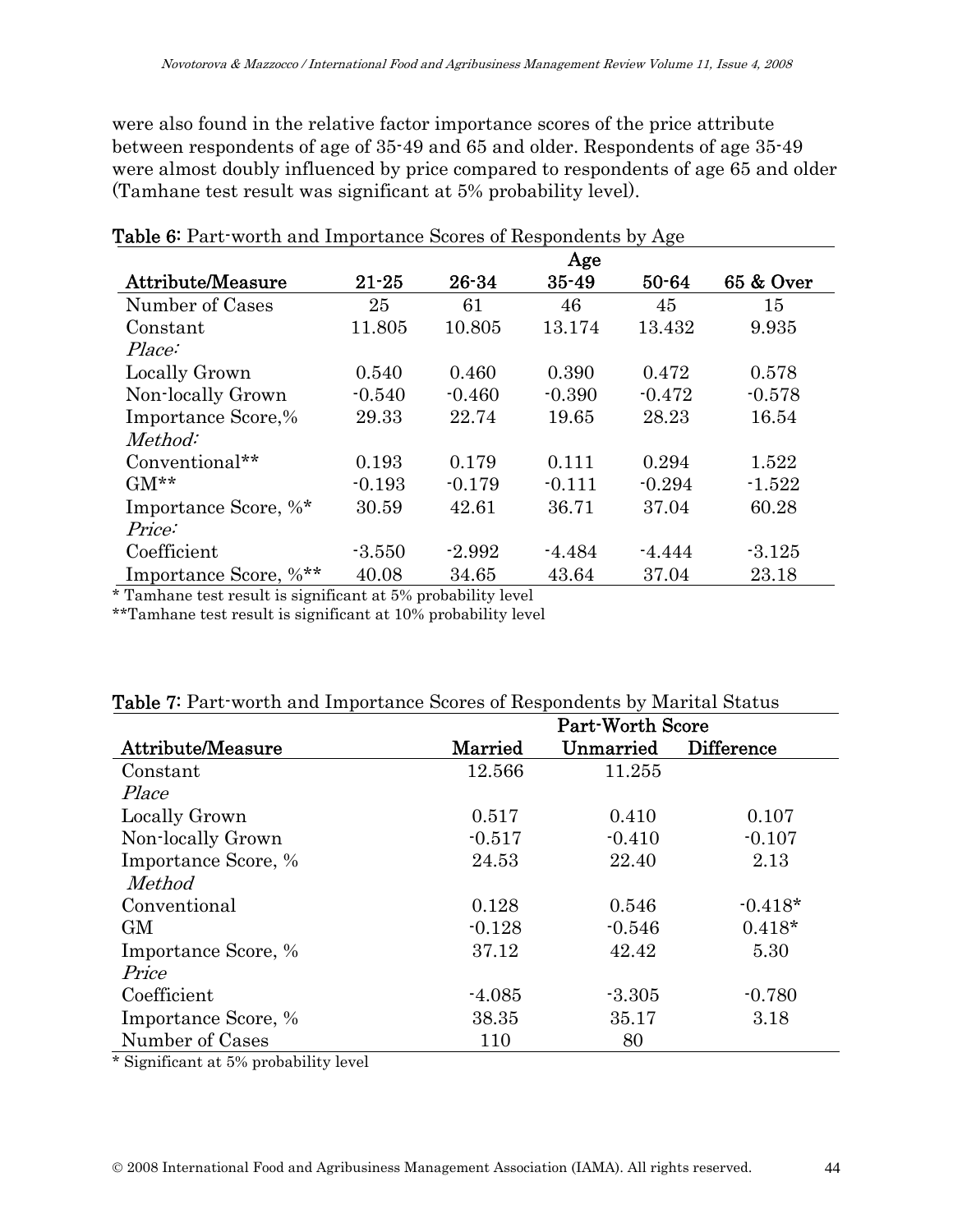The comparisons of part-worth scores and relative factor importance scores based on the respondent's marital status resulted in some significant differences between married and unmarried respondents, as shown in Tables 7. The part-worth scores for conventional and GM apples were found to be significantly different between married and unmarried respondents at the 5% of probability level ( $t = 4.458$ ,  $p =$ 0.036). This implies that unmarried respondents would pay a higher penalty to avoid GM method of production compared to married respondents. According to their preference function, unmarried respondents would pay a penalty of \$0.17 per pound (-0.546 divided by -3.305) to avoid GM method of production compared to only the \$0.03 (0.108 divided by -3.691) penalty by married respondents. It is interesting to note that a \$0.13 premium that married respondents would be willing to pay for locally grown apples  $(0.517 \text{ divided by } -4.085 = $0.13)$  was sufficient enough to cover the penalty for the GM method  $(\$0.13 - \$0.03 = \$0.10)$ . However, it would not be sufficient for unmarried respondents  $(\$0.12 \cdot \$0.17 = \$0.05)$ .

### **Consumer Segmentation**

The results of the conjoint analysis on the individual level were also used to determine the existence of groups of respondents who were different from each other based on their relative factor importance scores. Cluster analysis was performed to classify consumers into homogeneous groups based on their relative factor importance scores. The data were analyzed in SPSS 15.0 using the K-means clustering algorithm. In this study, three-cluster and four-cluster solutions were evaluated. It revealed that there were many respondents in the sample (73 out of 192) to whom all three attributes were roughly equally important. Therefore, it was important to group these respondents into a separate market segment so that their preference functions and socio-demographic characteristics can be analyzed separately. As a result, a four-cluster solution with 36 respondents in the first cluster, 44 respondents in the second cluster, 39 respondents in the third cluster, and 73 respondents in the forth cluster was chosen for further examination.

The first market segment, referred to as "Place-oriented", was defined by consumers who consider place as the most important attribute. The second and third segments were labeled as "Method-oriented" and "Price-oriented", since consumers of these segments were influenced the most by method of production and price, respectively. The forth segment was represented by consumers who show relatively the same importance scores across all three attributes and was labeled as "Balanced." The results of the segment analysis are presented in Table 8.

To identify if there were any statistically significant differences in the preference functions and socio-demographic characteristics of respondents among the segments, the appropriate statistical tests were performed and are reported in Table 9. Statistically significant differences were found in the age (p=0.033) and apple consumption (p=0.053) of respondents among the market segments based on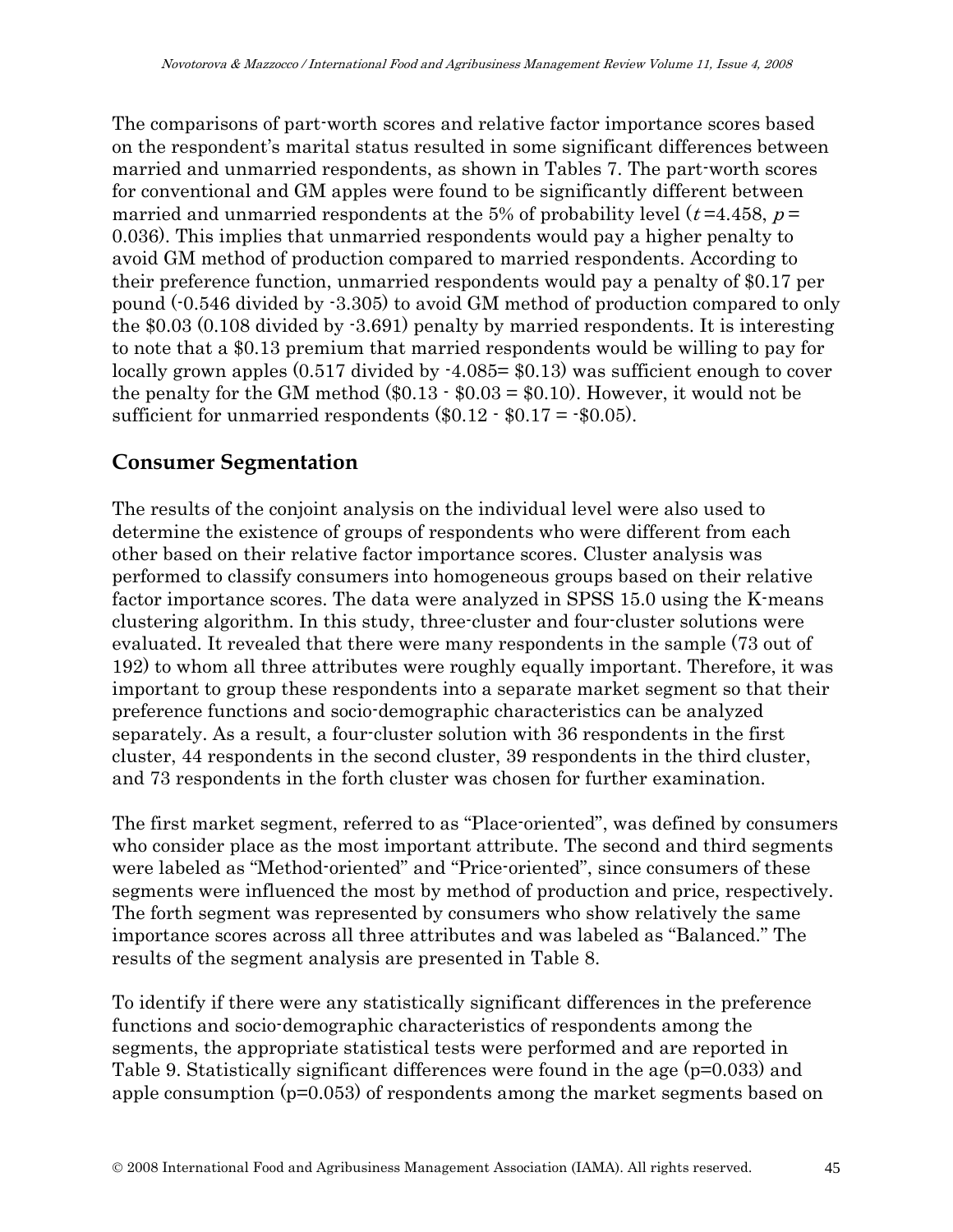the ANOVA test results. Further analysis implies that statistically significant differences in respondent's age were only confirmed between the Price-oriented segment and the Balanced segment (Bonferroni test was significant at 10% probability level with  $p=0.058$ . It appears that, on average, the Price-oriented consumer is older than the Balanced consumer. The Balanced consumer also consumes more apples per week than the Price-oriented consumer (Bonferroni test was significant at 10% probability level,  $p=0.099$ ).

|                        | Segment 1                 | Segment 2     | Segment 3     | Segment 4       |
|------------------------|---------------------------|---------------|---------------|-----------------|
| Variable/Measure       | Place-                    | Method-       | Price-        | <b>Balanced</b> |
|                        | Oriented                  | Oriented      | Oriented      |                 |
|                        | $(N=36)a$                 | $(N=44)$      | $(N=39)$      | $(N=73)$        |
| Constant               | $8.08(4.21)$ <sup>b</sup> | 7.16(3.31)    | 20.56(10.67)  | 12.41(6.16)     |
| Place:                 |                           |               |               |                 |
| Locally Grown          | 1.23(1.10)                | 0.28(0.40)    | 0.20(0.38)    | 0.34(0.44)      |
| Non-locally Grown      | $-1.23(1.10)$             | $-0.28(0.40)$ | $-0.20(0.38)$ | $-0.34(0.44)$   |
| Importance Score, %    | 62.78                     | 10.38         | 10.70         | 19.30           |
|                        |                           |               |               |                 |
| Method:                |                           |               |               |                 |
| Conventional           | 0.25(0.77)                | 1.13(2.11)    | $-0.03(0.36)$ | $-0.01(0.13)$   |
| <b>GM</b>              | $-0.25(0.77)$             | $-1.13(2.11)$ | 0.03(0.36)    | 0.01(0.13)      |
| Importance Score, %    | 22.98                     | 77.93         | 9.00          | 39.90           |
| Price:                 |                           |               |               |                 |
| Coefficient            | $-1.27(2.46)$             | $-0.91(1.96)$ | $-8.86(6.90)$ | $-4.02(3.90)$   |
| Importance Score, %    | 14.25                     | 11.69         | 80.30         | 40.80           |
|                        |                           |               |               |                 |
| Socio-Demographics:    |                           |               |               |                 |
| Age                    | 39.14                     | 43.52         | 45.26         | 37.90           |
| Females, %             | 63.89                     | 59.09         | 53.85         | 45.21           |
| Married, %             | 61.11                     | 47.73         | 60.53         | 61.11           |
| Income Category        | 2.32                      | 2.79          | 2.41          | 2.57            |
| <b>Education Level</b> | 2.42                      | 2.57          | 2.49          | 2.66            |
| Per Household:         |                           |               |               |                 |
| Number of Adults       | 1.97                      | 2.02          | 1.92          | 1.97            |
| Number of Children     | 0.94                      | 0.76          | 0.64          | 0.81            |
| <b>Weekly Apple</b>    |                           |               |               |                 |
| Consumption            | 5.46                      | 7.16          | 4.08          | 6.90            |
|                        |                           |               |               |                 |

|  | <b>Table 8:</b> Average Utility Scores, Importance Scores, and Socio-Demographic |  |  |
|--|----------------------------------------------------------------------------------|--|--|
|  | Characteristics of Respondents by Market Segment                                 |  |  |

 ${}^{\rm a}$  N is the number of respondents in the segment

b Standard deviations are shown in parentheses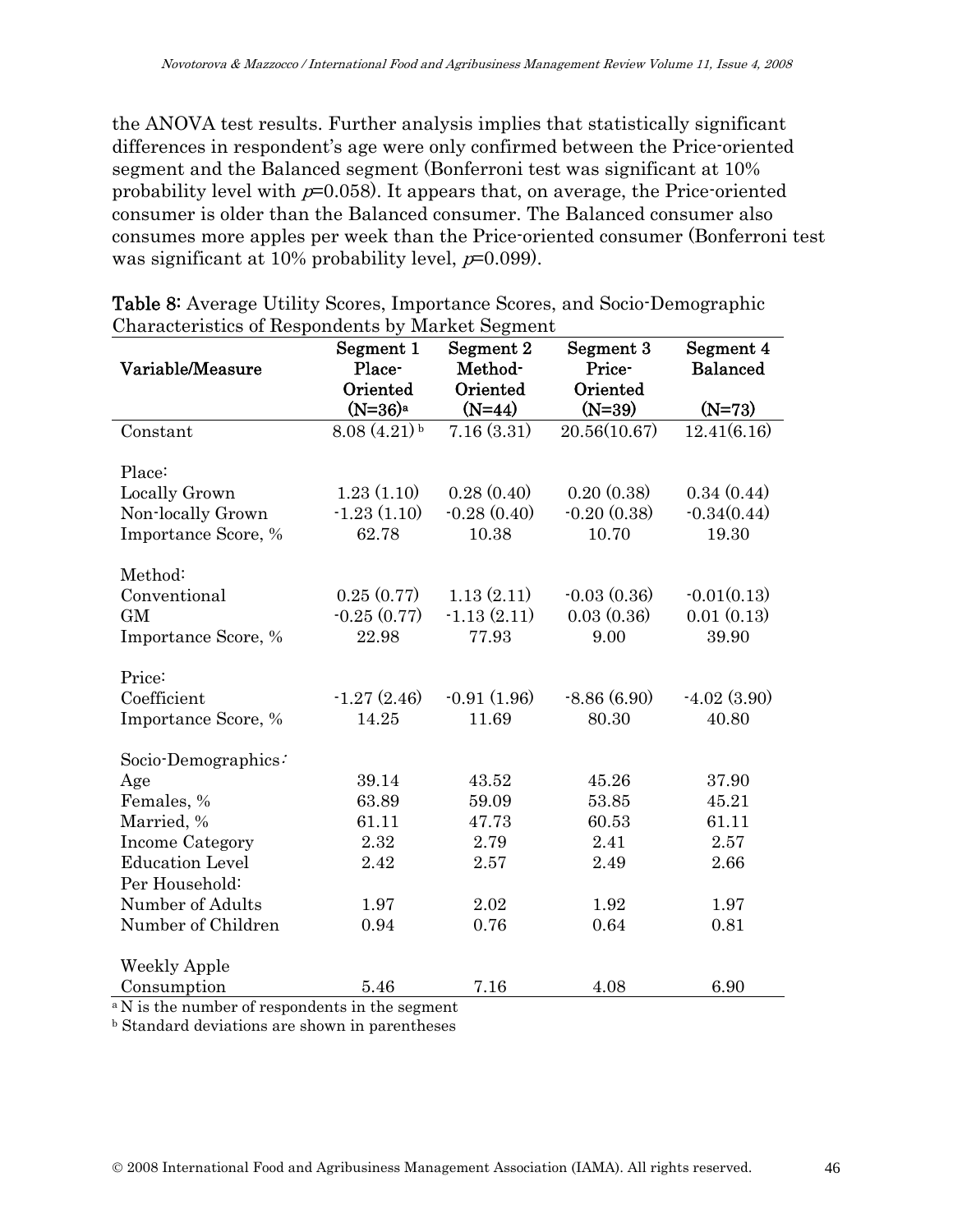| Variables/Measure               | F-values      | p-values      |
|---------------------------------|---------------|---------------|
| Attribute's Part-Worth Score:   |               |               |
| Place                           | 24.124        | 0.000         |
| Method                          | 8.517         | 0.000         |
| Price                           | 30.559        | 0.000         |
| Age                             | 2.973         | 0.033         |
| Per Household:                  |               |               |
| Number of Adults                | 0.115         | 0.951         |
| Number of Children              | 0.459         | 0.711         |
| <b>Weekly Apple Consumption</b> | 2.605         | 0.053         |
|                                 | Pearson $x^2$ | $p(2-tailed)$ |
| Gender                          | 4.135         | 0.247         |
| <b>Marital Status</b>           | 2.409         | 0.492         |
| Income Category                 | 13.749        | 0.317         |
| <b>Education Level</b>          | 11.025        | 0.274         |

Table 9: ANOVA and Chi-Square Test Results of Utility Scores and Socio-Demographic Characteristics of Respondents among Market Segments

#### The Place-Oriented Segment

The apple preferences of the Place-oriented consumers were mainly determined by the place attribute, with an average importance score for place of 62.78%.The second most important attribute for these consumers was method of production (22.97%) followed by price (14.25%). The results (Table 8) indicate that there is a high premium associated with marketing apples as locally grown to the Placeoriented consumer segment. On average, the Place-oriented consumer would pay a \$0.97 premium per pound for locally grown apples (1.23 / -1.27). This amount compares to a \$0.20 penalty these consumers would place on GM versus conventional  $(-0.25/-1.27 = $0.20)$ . This 60% to 70% premium (over \$1.59 or \$1.39, respectively) should be attractive to marketers of locally grown produce.

#### The Method-Oriented Segment

The preferences of the Method-oriented respondents were primarily determined by the method attribute, with an average importance score of 77.93%. Place and price attributes were almost equally important for this market segment (10.38% and 11.69%, respectively). The results indicate that there was a strong penalty associated with genetic modification. The average part-worth score of the method attribute for this segment was -1.13 resulting in a relative factor importance score of 77.93%. The Method-oriented respondents would impose a \$1.24 penalty on GM apples  $(1.13/0.91)$ . In this case, a premium of \$0.31  $(0.28/0.91)$  associated with marketing apples as locally grown would not be enough to cover the penalty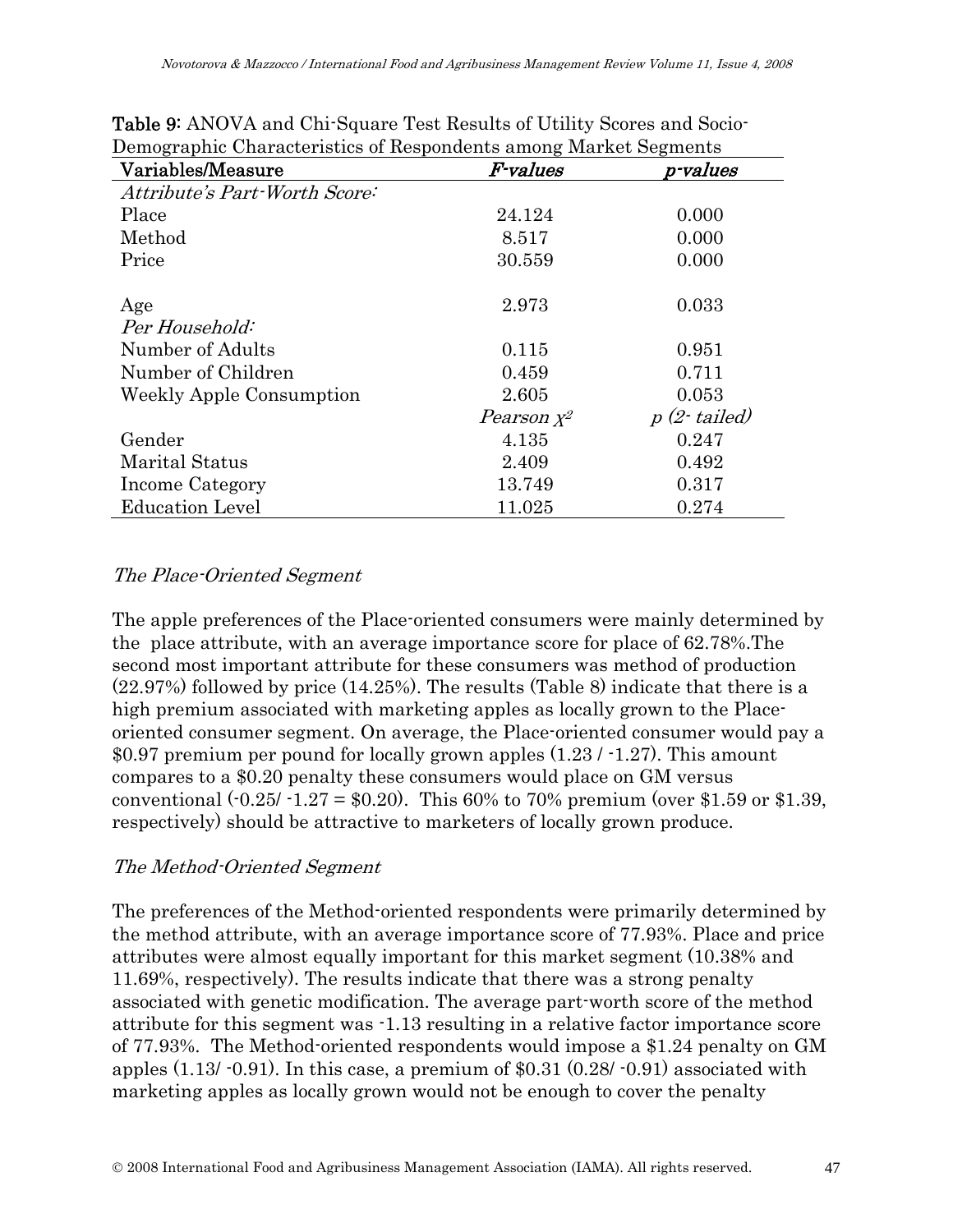associated with GM method. It suggests that these consumers would not buy GM apples at any reasonable market price.

#### The Price-Oriented Segment

The Price-oriented respondents were consumers who were more influenced by the price attribute. As a result, the price attribute accounted for about 80% of variation in their preference function. Place was the second most important attribute (10.70%) followed by method (9%). It is interesting to note that the Price-oriented consumers place almost no penalty (\$0.003) to avoid GM apples, meaning that they would most likely purchase GM apples if these apples are priced low.

#### The Balanced Segment

The Balanced consumers do not exhibit strong preferences for any single product attribute. They placed almost equal (about 40%) values on the relative factor importance of price and method attributes, and 20% on place. On average, the partworth score for GM apples was close to zero  $(0.01)$ , indicating that there was almost no penalty for GM method of production among Balanced consumers.

In spite of the fact that most of the differences in personal consumers' characteristics among the market segments were found to be not statistically significant, it can be suggested for the future research to identify what other factors might influence consumer behavior so that they value the attribute with such difference.

### **Simulation Analysis Results**

As a final stage of the conjoint analysis, the part-worth scores were used as an input for predicting expected preference shares of commercially feasible products. To compute expected preference shares for apple profiles, the conjoint procedure in SPSS 15.0 was used with application of the following three methods: maximum utility, Bradley-Terry-Luce, and logit. The results of all three simulation models have shown a high consumer preference share for locally grown GM apples priced at the low price level. Based on the maximum utility model, the highest expected preference shares were given to locally grown conventionally produced apples priced at the low price (product profile 1) and locally grown GM apples priced at the low price (product profile 4), as shown in Figure 2 (profiles are described in Table 4). As expected, conventional apples were given a little higher preference share compared to GM apples (about 34% compared to 30%). It is important to point out that the results of all three simulation models have reported a high consumer preference share for locally grown GM apples priced at the low price. Thus, it can be concluded that there is a good potential for this hypothetical new product to succeed in the market place if it carries a low price.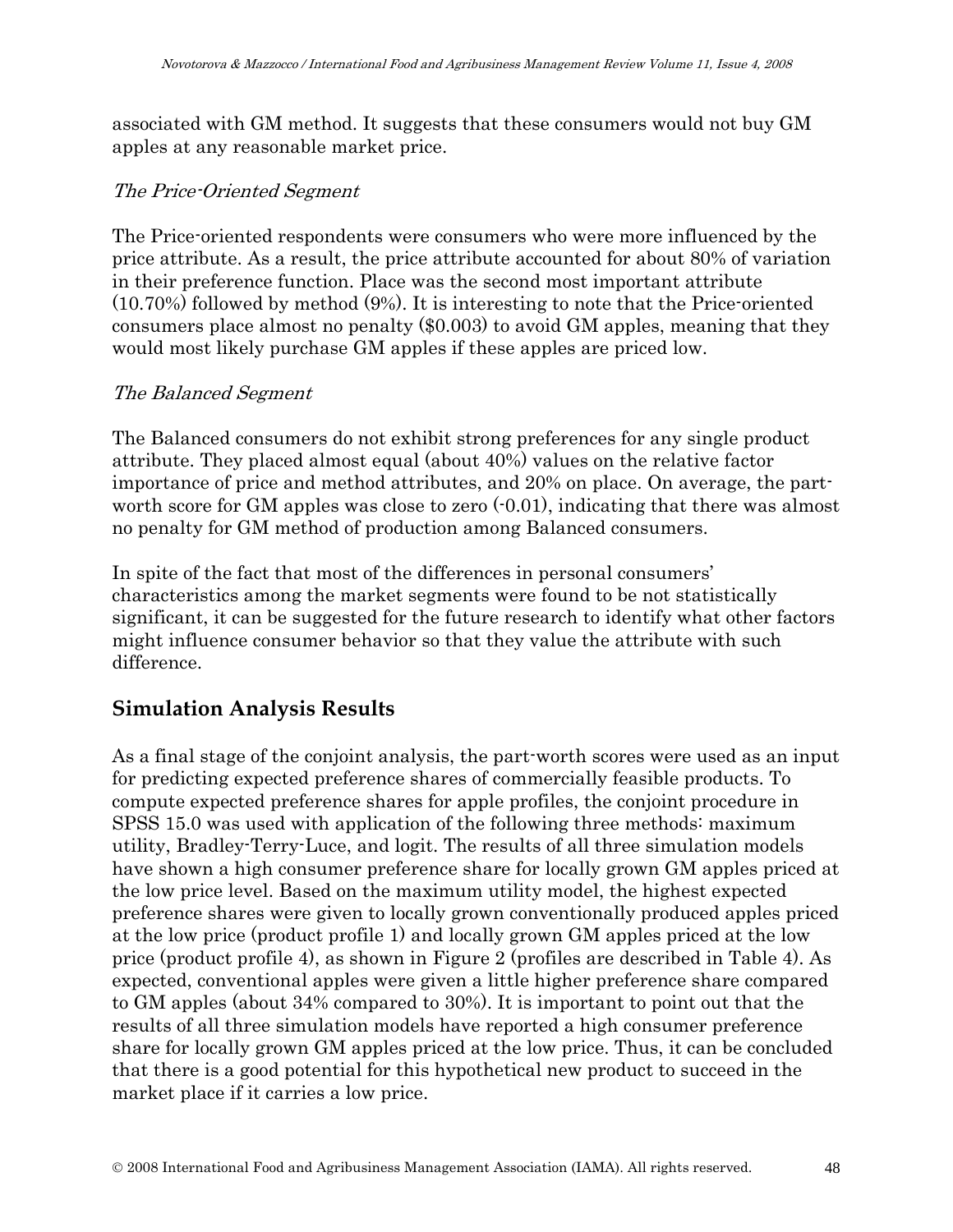

Figure 2: Expected Preference Shares of Apple Profiles (See Table 4)

### **Conclusions and Implications**

This study complements and extends previous studies' results by analyzing consumer preferences and purchasing decisions specifically toward genetically modified products that are locally grown. The study results show that consumer preferences for apples are influenced by place and method of production attributes. Respondents were willing to make trade-offs between these attributes. While price is still one of the most important attributes, it may play a lesser role for consumers who are willing to pay a premium for locally grown apples with the combination of environmental benefits provided by genetic modification.

The high consumer preferences for locally grown products combined with the benefits of genetic modification provide a great opportunity for Illinois producers, as well as for other producers, to expand their production. Apple producers could take advantage of planting and growing new GM apple varieties resistant to the scab disease to increase production, to reduce labor and pesticides application costs, and to expand market potential.

The results also clearly indicated the need for a targeted approach to consumer markets. Although the differences in socio-demographic characteristics of respondents among the market segments were found to be not statistically significant, segmenting consumers into four well-defined market segments on the basis of product attribute importance is a valuable contribution of this research. Results indicate there is potential growth in local production by aligning product offerings with targeted segments.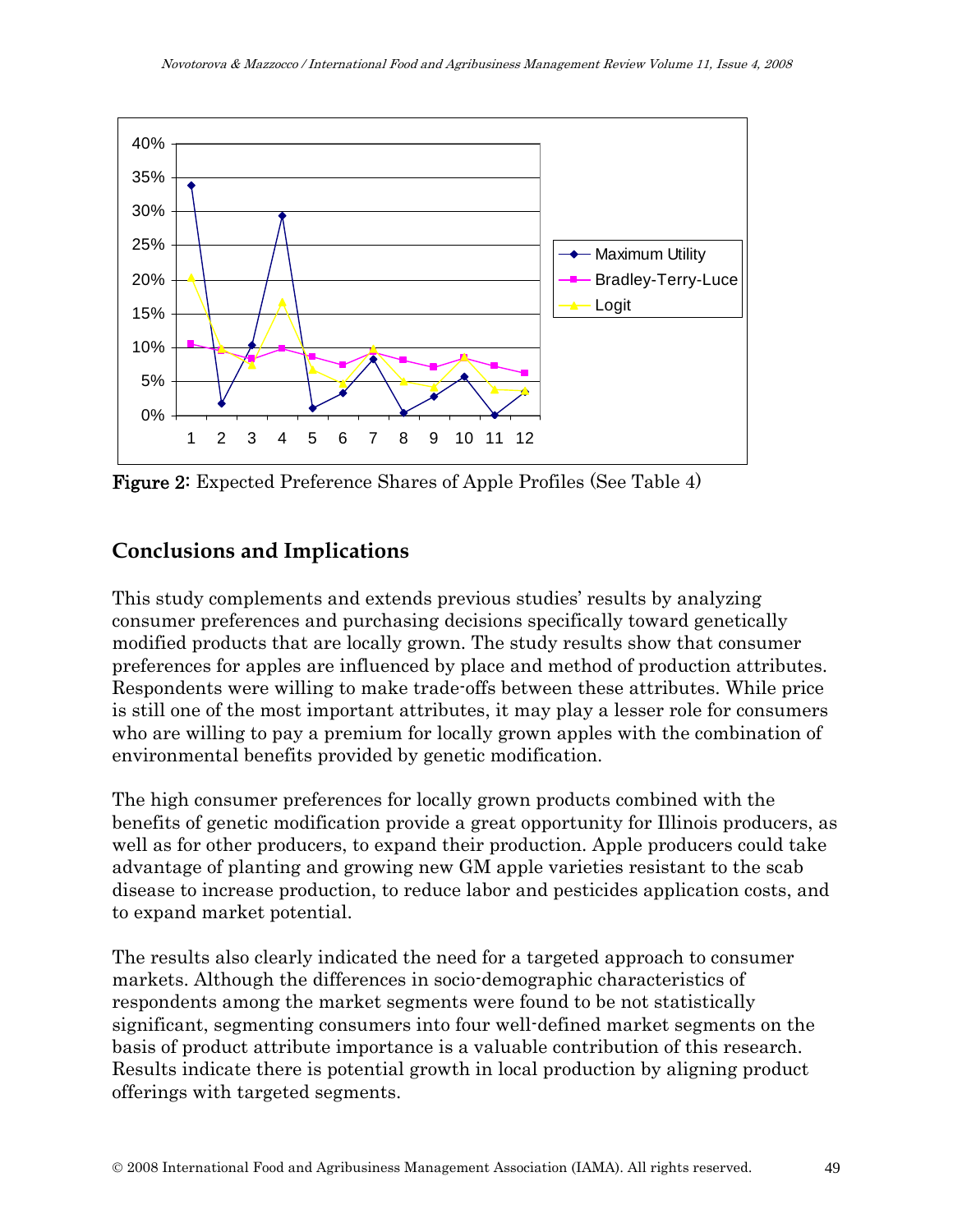### **Limitations and Directions for Future Research**

The conclusions developed herein must be considered in light of the limitations of the study. The nature of the hypothetical products used to evaluate consumer preferences is one such limitation. Another limitation is that only one product (apples) was used in this research. Thus, it is possible that influence of method of production and place of production on consumer preference for GM foods might not be generalizable to a broad array of products. It is also important to consider that although the conjoint analysis method is a useful and effective method to assess consumer preferences for GM foods, this research approach has some limitations. One such limitation, which is typical for all stated preference research approaches, is to decide which attributes to include in the study design. In this study, the levels of unobserved attributes were fixed by describing hypothetical apples as brightly colored, firm, fresh, appropriately sized, and blemish free. However, it is still possible that there are other attributes of apples that are important to some consumers beyond those considered in this study.

Nonetheless, this study expands on the limited research relating to the combination of place and method of production as product attributes. Identifying the sociodemographic or other markers indicating segment membership can have significant value for managers pursuing markets. Factors to consider may include consumer knowledge, beliefs, and attitudes, such as trust.

#### **Acknowledgements**

The authors express their thanks to anonymous reviewers for their helpful suggestions. This research was funded in part by the Illinois Council on Food and Agricultural Research.

#### **References**

- Baker, G.A. "Consumer Preferences for Food Safety Attributes in Fresh Apples: Market Segments, Consumer Characteristics, and Marketing Opportunities." Journal of Agricultural and Resource Economics, 24(July 1999): 80-97.
- Baker, G.A. and T.A. Burnham. "Consumer Response to Genetically Modified Foods: Market Segment Analysis and Implications for Producers and Policy Makers." Journal of Agricultural and Resource Economics, 26(July 2001): 387-403.
- Baker, G.A. and P.J. Crosbie. "Consumer Preferences for Food Safety Attributes: A Market Segment Approach." Agribusiness, 10(April 1994): 319-324.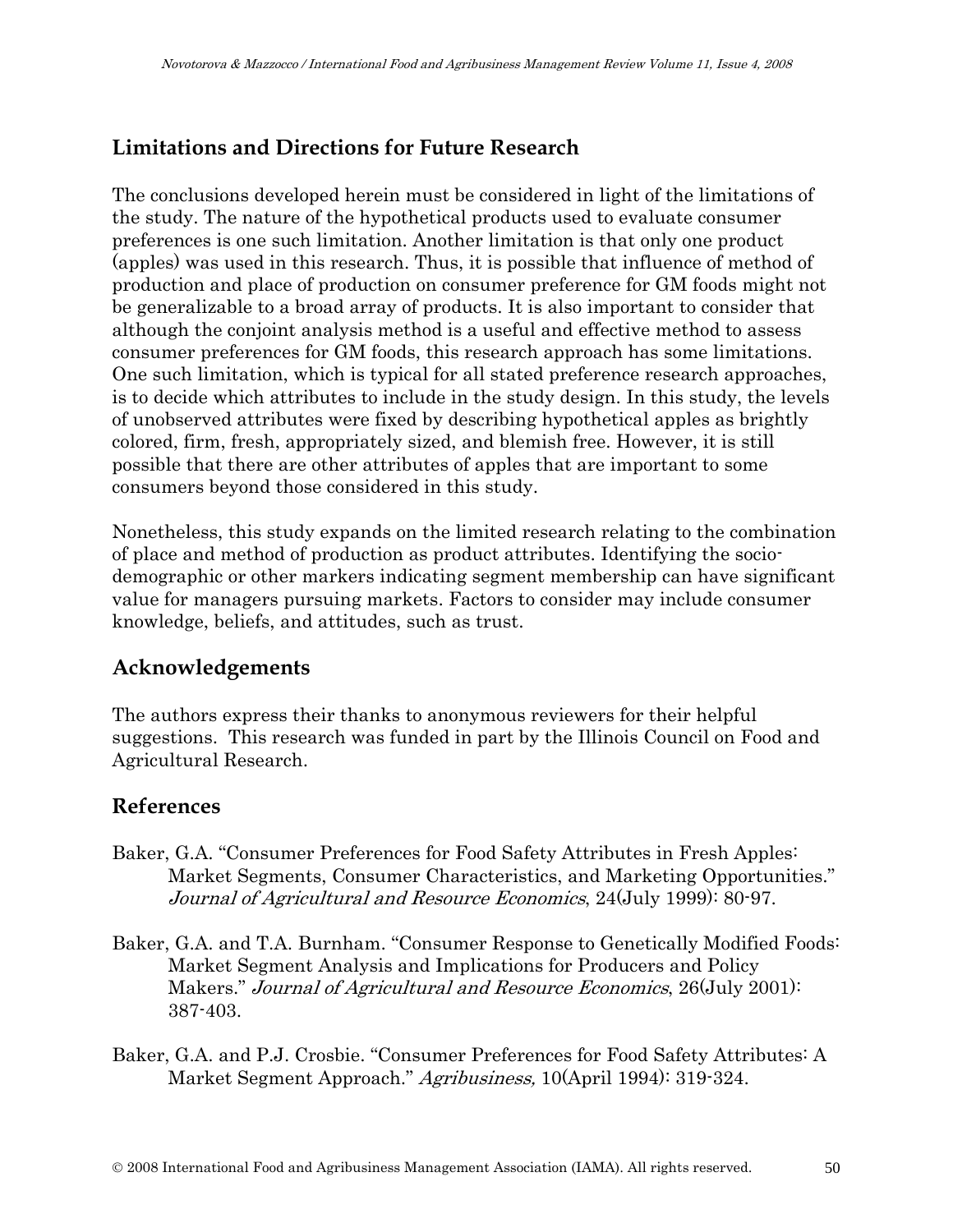- Baker, G.A. and M.A. Mazzocco. "Consumer Response to GMO Foods: Branding Versus Government Certification." International Food and Agribusiness Management Review, 8(2005): 1-20.
- Burton, M., & Pearse, D. (2002). "Consumer Attitudes towards Genetic Modification, Functional Foods, and microorganisms: a Choice Modeling Experiment for Beer." AgBioForum, 5: 51-58.
- Brown, C. "Consumers' preferences for locally produced food: A study in southeast Missouri." American Journal of Alternative Agriculture, 18(2003): 213-224.
- Curtis, K.R., J.J. McCluskey, and T.I. Wahl. "Consumer Acceptance of Genetically Modified Food Products in the Developing World." AgBioForum, 7(2004): 70-75.
- Engel, J.F., Blackwell R.D., & Miniard P.W. "Consumer Behavior." Fort Worth TX: The Dryden Press (1995).
- Frewer, L., D. Hedderley, C. Howard, and R. Shepherd. "Reactions to information about genetic engineering: Impact of source characteristics, perceived personal relevance, and persuasiveness content." Public Understanding of Science, 8(1999): 35-50.
- Gallons, J., U.C Toensmeyer, J.R. Bacon, and C.L. German. "An Analysis of Consumer Characteristics Concerning Direct Marketing of Fresh Produce in Delaware: A Case Study." *Journal of Food Distribution Research*, 28(1997): 98-106.
- Gamble, J., and A. Gunson. "The New Zealand Public's Attitudes regarding Genetically-modified Foods: May and October 2001- Full Report." HortResearch, (2002).
- Green, P.E., and V. Srinivasan. "Conjoint Analysis in Consumer Research: Issues and Outlook." The Journal of Consumer Research, 5(1978): 103-123.
- Hair, J.F., R.E. Anderson, R.L Tatham, and W.C. Black. "Multivariate Data Analysis." 3rd Ed., New York: Macmillan Publishing Co., 1992.
- Hossain, F., and B. Onyango. "Product Attributes and Consumer Acceptance of Nutritionally Enhanced Genetically Modified Foods." International Journal of Consumer Studies, 28(2004): 255- 268.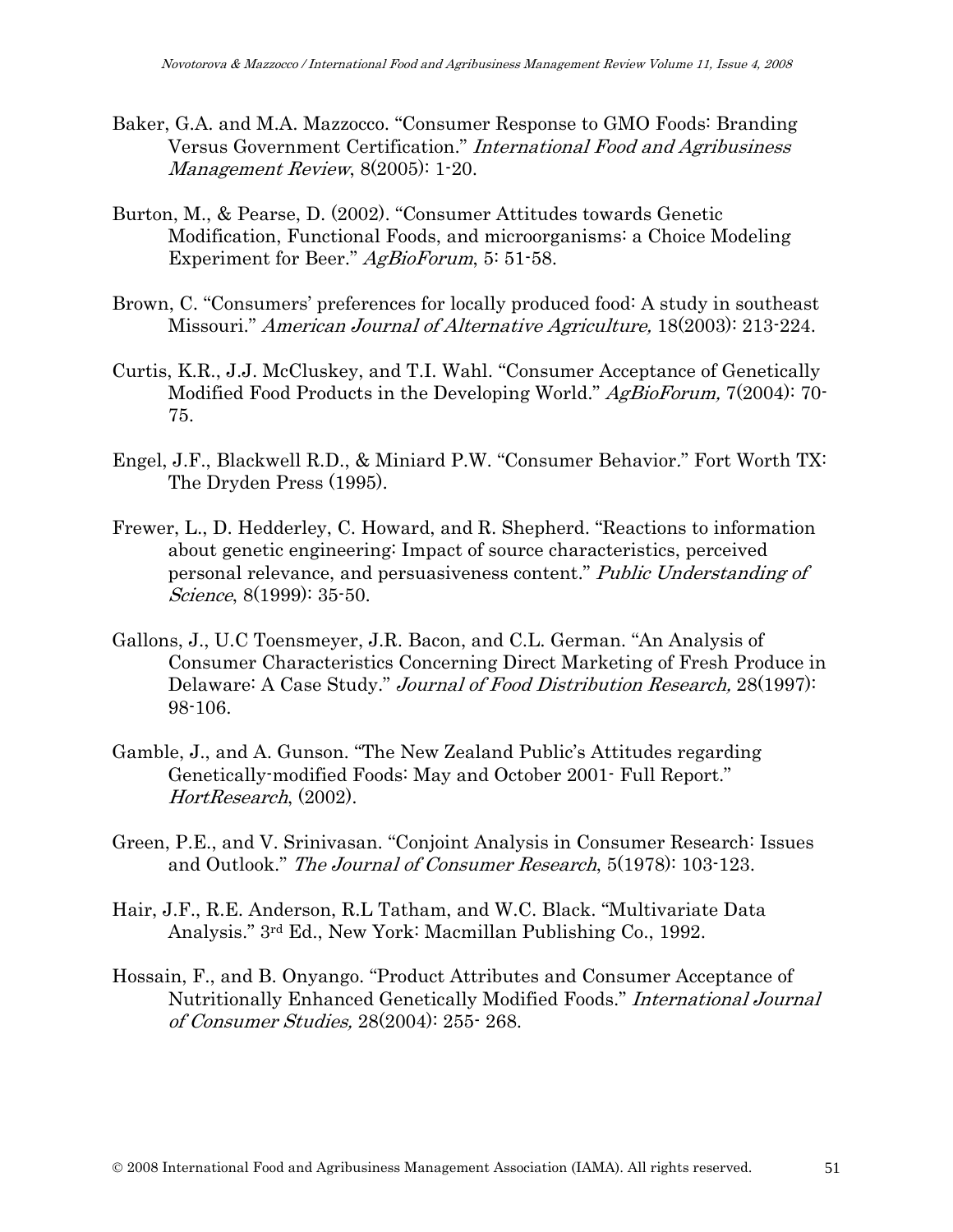- Kassardjian, E., J. Gamble, and A. Gunson. "A New Approach to Elicit Consumers' Willingness to Purchase Genetically Modified Apples." British Food Journal, 107(2005): 541-555.
- Kaye-Blake, W. K. Bicknell, and C. Saunders. "Process versus Product: Which Determines Consumer Demand for Genetically Modified Apples?" The Australian Journal of Agricultural and Consumer Economics, 49(2005): 413- 427.
- Lancaster, K. "Consumer Demand: A New Approach." New York: Columbia University Press, 1971.
- Loureiro, M.L., and M. Bugbee. "Enhanced GM Foods: Are Consumer Ready to Pay for the Potential Benefits of Biotechnology?" The Journal of Consumer Affairs, 39(2005): 52-70.
- Loureiro, M.L., and S. Hine. "Discovering Niche Markets: A Comparison of Consumer Willingness to Pay for a Local (Colorado-Grown), Organic, and GMO-free product." Selected Paper, American Agricultural Economics Association Meetings, (2001).
- Lusk, J.L. "Effect of Cheap Talk on Consumer Willingness-to-Pay for Golden Rice." American Journal of Agricultural Economics, 85(2003): 840-856.
- Lusk, J.L., M. Moore, L. House, and B. Morrow. "Influence of Brand Name and Type of Modification on Consumer Acceptance of Genetically Engineered Corn Chips: A Preliminary Analysis." International Food and Agribusiness Management Review, 4(2002): 373-383.
- Moskowitz, H., J. Beckley, T. Mascuch, J. Adams, J., A. Sendors, and C. Keeling. "Establishing Data Validity in Conjoint: Experiences with Internet-Based Mega-Studies." Journal of Online Research, (2002): 1-11.
- Orme, B. "Getting Started with Conjoint Analysis: Strategies for Product Design and Pricing Research." Madison, WI: Research Publishers LLC, (2006): 49-57.
- Quester, P.G., and J. Smart. "The Influence of Consumption Situation and Product Involvement over Consumers' Use of Product Attribute." Journal of Consumer Marketing, 15(1998): 220-238.
- Richardson-Harman, N., T. Phelps, P. Mooney, and R. Ball. "Consumer Perceptions of Fruit Production Technologies." New Zealand Journal of Crop and Horticultural Science, 26(1998): 181-192.